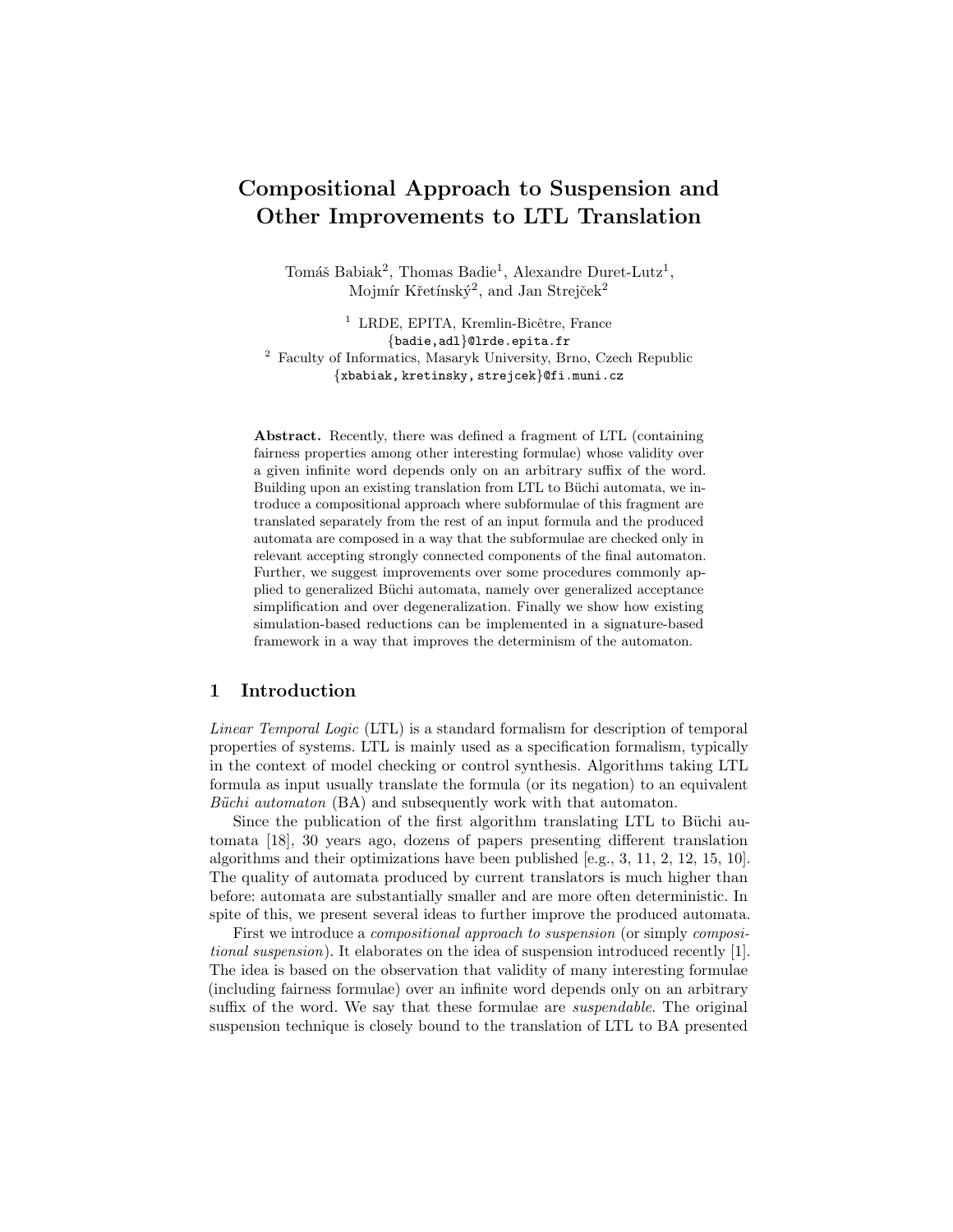in [11]. The compositional suspension technique presented in this paper is more effective and more general as it can work on top of an arbitrary translation using generalized Büchi automata  $(GBA)$  or transition-based generalized Büchi automata (TGBA) as an intermediate (or a target) formalism. Note that nearly all LTL to BA translation algorithms use either GBA or TGBA in some form. (A notable exception is the translation of Fritz [10].) We present our techniques using the TGBA formalism as it encompasses GBA, and it has been used by translators such as LTL2BA [11], Spot [6, 5], and LTL3BA [1] with a great success.

We also improves some post-processings used in LTL translators:

- SCC-based simplifications of acceptance conditions reduce the number of acceptance sets in a TGBA. by studying the relation between acceptance sets in each accepting strongly connected component (SCC) separately. The implementation of this technique requires careful fine-tuning, as it may greatly affect final Büchi automata produced by the next two procedures.
- Transition-based simulation reductions We show how to implement *direct* and reverse simulation reductions of TGBAs in a signature-based framework, and show how to adjust these to improve determinism as a side-effect.
- SCC-based degeneralization We suggest some improvements to the standard transformation of a TGBA into an equivalent BA.

The rest of the paper is organized as follows. The next section recalls the definition of LTL and several kinds of automata. Section 3 introduces the compositional suspension technique. Section 4 successively describes the other improvements. Experimental results are presented in Section 5.

# 2 Preliminaries

Let AP be a finite set of (atomic) propositions, and let  $\mathbb{B} = \{ \texttt{ff}, \texttt{tt} \}$  represent Boolean values. An assignment is a function  $\ell : AP \to \mathbb{B}$  that valuates each proposition.  $\mathbb{B}^{AP}$  is the set of all assignments of  $AP$ .  $X^*$  (resp.  $X^{\omega}$ ) denotes the set of finite (resp. infinite) sequences over a set X. In a sequence  $\pi = \pi_1 \pi_2 \pi_3 \ldots \in X^{\omega}$ ,  $\pi_i$  denotes the *i*th element and  $\pi_{i..} = \pi_i \pi_{i+1} \pi_{i+2} \dots$  A word  $w \in (\mathbb{B}^{AP})^{\omega}$  is an infinite sequence of assignments. For  $\ell \in \mathbb{B}^{AP}$ , let  $\ell|_{AP'}$  denote the restriction of  $\ell$  to  $AP' \subseteq AP$ ; we extend this notation to words  $(w|_{AP'})$  as well.

### 2.1 Linear temporal logic (LTL)

We define LTL with  $\varphi ::= \mathsf{tt} | \mathsf{ff} | a | \bar{a} | \varphi \wedge \varphi | \varphi \vee \varphi | X \varphi | F \varphi | G \varphi | \varphi \mathsf{U} \varphi | \varphi R \varphi$ where  $a \in AP$  and  $\bar{a}$  denotes negation of a. We omit  $\land$  in conjunctions of atomic propositions (e.g.,  $a\overline{b} \equiv a \wedge \overline{b}$ ). We allow negation only in front of atomic propositions as it is well known that any LTL formula can be rewritten into this form. The validity of a formula  $\varphi$  over a word  $w \in (\mathbb{B}^{AP})^{\omega}$ , written  $w \models \varphi$ , is defined by a structural induction on  $\varphi$  in the standard way. For example:

 $w \models a$  iff  $w_1(a) = \mathtt{tt};$ 

 $w \models \varphi \cup \psi \text{ iff } \exists i \geq 1, (w_{i..} \models \psi \text{ and } \forall j \in \{1, \ldots, i-1\}, w_{j..} \models \varphi).$ We say that  $\varphi$  holds at position i of w iff  $w_{i..} \models \varphi$ .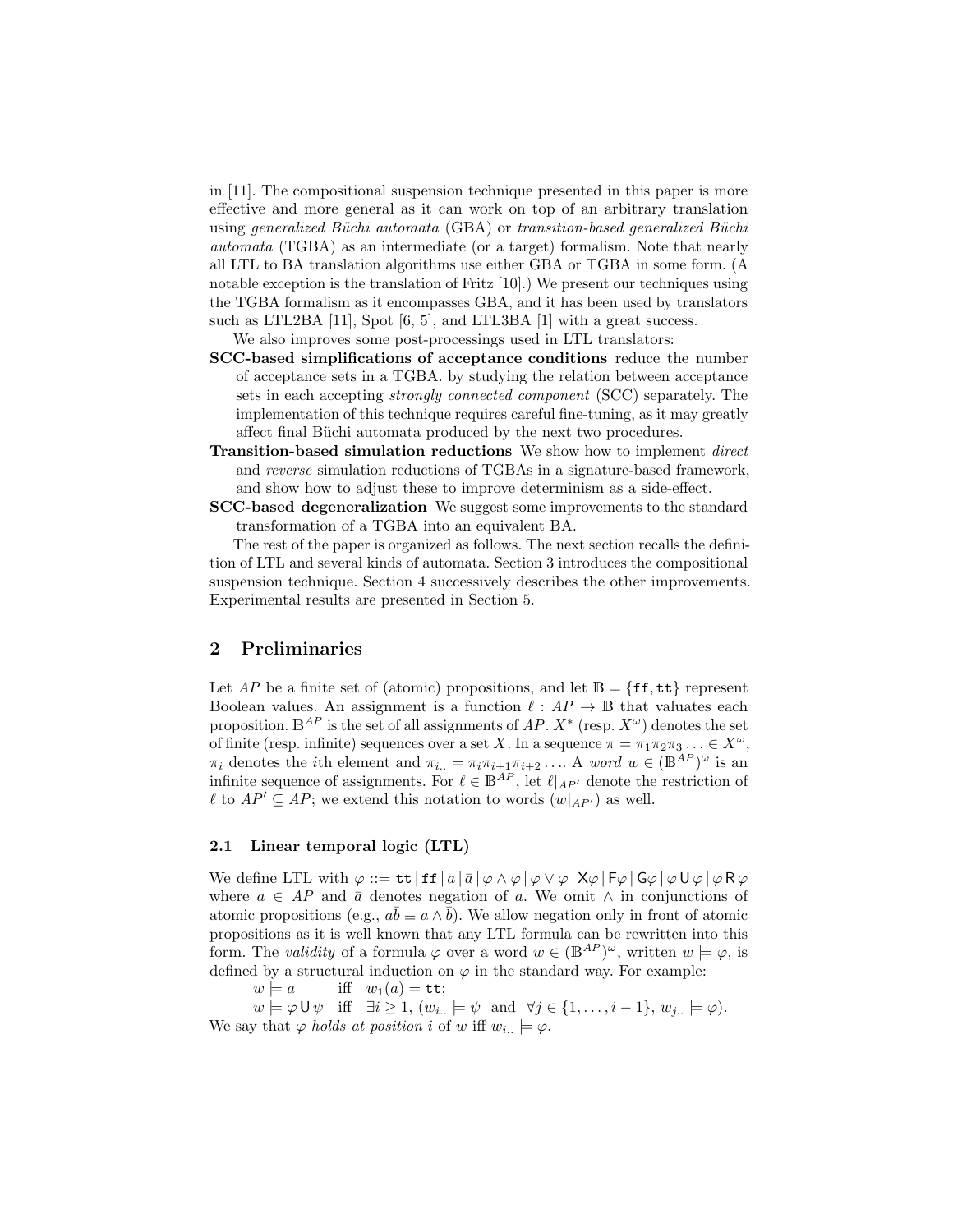#### 2.2 Automata

A semi-automaton S s a tuple  $S = \langle AP, Q, q_0, \delta \rangle$  where: AP is a set of atomic propositions, Q is a finite set of states,  $q_0 \in Q$  is the initial state,  $\delta \subseteq Q \times \mathbb{B}^{AP} \times Q$ is the transition relation, labeling each transition by an assignment. As an implementation optimization, and to simplify illustrations, it is practical to use *edges* labeled by Boolean formulae to group *transitions* with same source and destinations: for instance two *transitions*  $(s_1, a\bar{b}, s_2)$  and  $(s_1, ab, s_2)$  will be represented by an *edge* from  $s_1$  to  $s_2$  and labeled by the Boolean formula a. We use the terms transition and edge to distinguish between these two representations.

An infinite sequence  $\pi = (s_1, \ell_1, d_1)(s_2, \ell_2, d_2) \ldots \in \delta^\omega$  is a run of S if  $s_1 = q_0$ and  $\forall i \geq 1, d_i = s_{i+1}$ . Run(S) denotes the set of all runs of S. Let  $\text{Inf}_{Q}(\pi)$ (resp. Inf<sub>δ</sub>( $\pi$ )) denote the set of states (resp. transitions) that appear infinitely often in  $\pi$ , and let Labels $(\pi) = \ell_1 \ell_2 ... \in (B^{AP})^{\omega}$  be the word evaluated by  $\pi$ .

A Büchi automaton is a pair  $\mathcal{B} = \langle \mathcal{S}, F \rangle$  where  $\mathcal{S} = \langle AP, Q, q_0, \delta \rangle$  is a semiautomaton and  $F \subseteq Q$  is a set of accepting states. Let  $Acc(\mathcal{B}) = \{ \pi \in \text{Run}(\mathcal{S}) \mid \pi \in \text{Run}(\mathcal{S}) \}$ Inf<sub>Q</sub>( $\pi$ ) ∩ F  $\neq$   $\emptyset$ } denote the accepting runs of B. The language of B is the set of words evaluated by accepting runs:  $\mathscr{L}(\mathcal{B}) = {\text{Labels}(\pi) \mid \pi \in \text{Acc}(\mathcal{B})}.$ 

A Transition-based Generalized Büchi automaton (TGBA) is a pair  $\mathcal{T} = \langle \mathcal{S}, F \rangle$ where  $S = \langle AP, Q, q_0, \delta \rangle$  is a semi-automaton and  $F \subseteq 2^{\delta}$  is a set of acceptance sets of transitions. Let  $Acc(\mathcal{T}) = {\pi \in Run(\mathcal{S}) \mid \forall Z \in F, \, Inf_{\delta}(\pi) \cap Z \neq \emptyset}$  denote the accepting runs of  $\mathcal{B}$ , i.e., runs of  $\mathcal{S}$  whose transitions visit each acceptance set infinitely often. The language of  $\mathcal T$  is the set of words evaluated by accepting runs:  $\mathscr{L}(\mathcal{T}) = {\text{Labels}(\pi) \mid \pi \in \text{Acc}(\mathcal{T})}.$ 

A Büchi automaton  $\mathcal{B} = \langle \mathcal{S}, F_{\mathcal{B}} \rangle$  can easily be converted into a TGBA  $\mathcal{T} = \langle \mathcal{S}, F_{\mathcal{T}} \rangle$  such that  $\mathcal{L}(\mathcal{B}) = \mathcal{L}(\mathcal{T})$  by setting  $F_{\mathcal{T}} = \{ \{ (s, \ell, d) \in \delta \mid s \in F_{\mathcal{B}} \} \}.$ A similar view can be used to interpret state-based generalized Büchi automata (which we do not define) as TGBA. Although we describe our improvements on TGBAs, they adapt easily to inferior classes of automata with the above views.

The reverse operation, degeneralizing a TGBA with multiple acceptance sets into a Büchi automaton, is discussed in Sec. 4.3.

A promise automaton is again a pair  $\mathcal{P} = \langle \mathcal{S}, F \rangle$  where  $F \subseteq 2^{\delta}$  is a set of promise sets of transitions. The runs accepted by a promise automaton are those which have no suffix that stay continuously in any promise set:  $Acc(\mathcal{P}) =$  $\{\pi \in \text{Run}(\mathcal{S}) \mid \forall Z \in F, \forall i \geq 1, \pi_{i..} \notin Z^{\omega}\}.$  As expected, the language of  $\mathcal{P}$  is  $\mathscr{L}(\mathcal{P}) = {\text{Labels}(\pi) \mid \pi \in \text{Acc}(\mathcal{P})}.$ 

Because a run that does not visit infinitely a set of transitions Z will have a suffix that stays continuously in the set  $\delta \setminus Z$ ,  $\mathcal{T} = \langle \mathcal{S}, F_{\mathcal{T}} \rangle$  can be converted into a promise automaton  $\mathcal{P} = \langle \mathcal{S}, F_{\mathcal{P}} \rangle$  such that  $\mathcal{L}(\mathcal{T}) = \mathcal{L}(\mathcal{P})$  by complementing the acceptance sets:  $F_{\mathcal{P}} = {\delta \times Z | Z \in F_{\mathcal{T}}}$ . The converse holds as well. The name of promise automaton comes from an interpretation of the elements of  $F_{\mathcal{P}} = \{Z_1, \ldots, Z_n\}$  as promises: a transition in the set  $Z_i$  can be seen as making the promise  $Z_i$ . A promise  $Z_i$  is fulfilled by a run that does not stay in  $Z_i$ continuously, and a run is accepting if it fulfills all promises.

A strongly connected component (SCC)  $C \subseteq Q$  is a non-empty set of states such that any ordered pair of states of  $C$  can be connected by a sequence of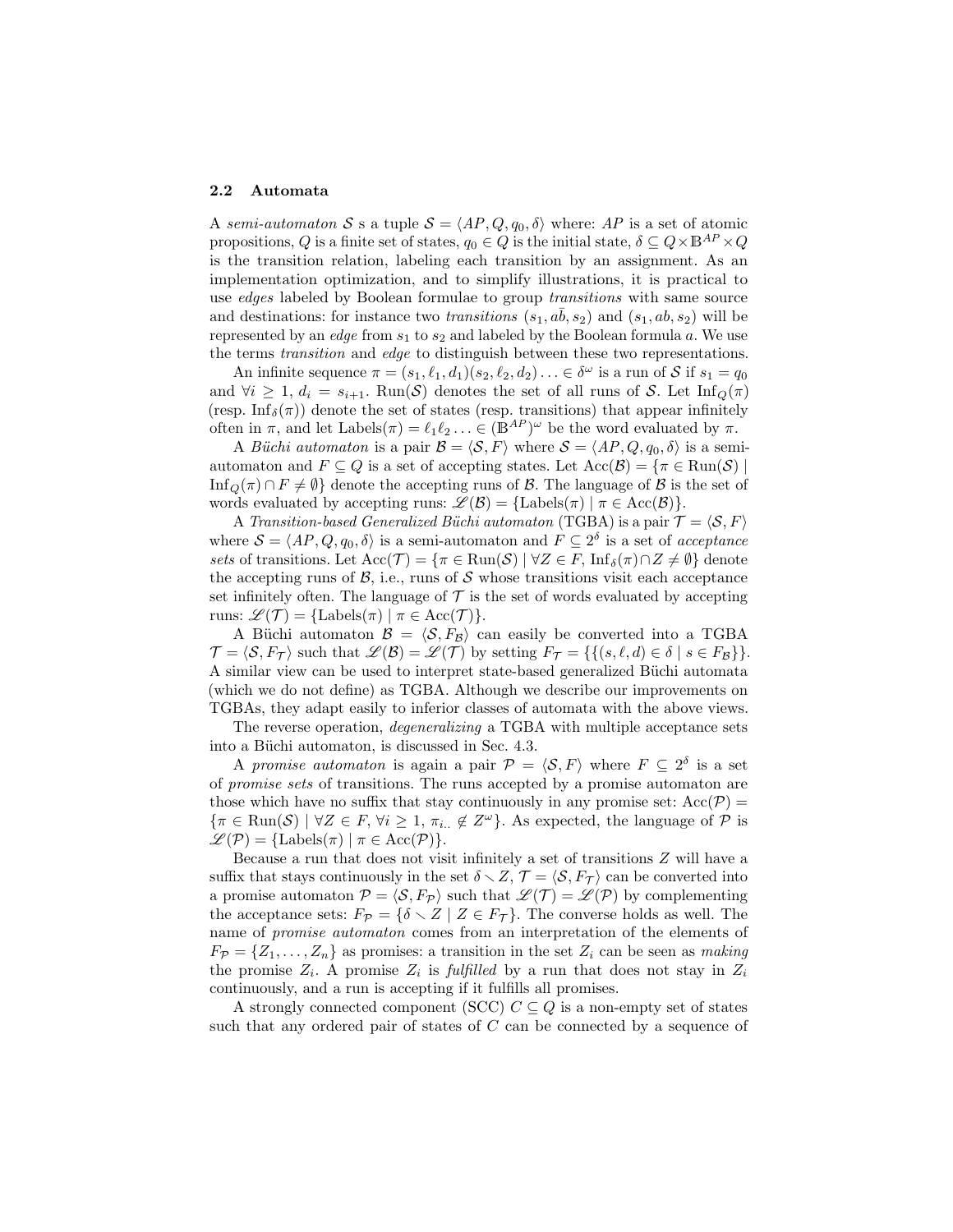transitions. Let  $C_{\delta} = \{(s, \ell, d) \in \delta \mid s \in C, d \in C\}$  denote the set of transitions induced by C. An SCC C is said to be *accepting* if:  $C \cap F \neq \emptyset$  on a Büchi automaton,  $\forall Z \in F$ ,  $C_{\delta} \cap Z \neq \emptyset$  on a TGBA,  $\forall Z \in F$ ,  $C_{\delta} \cap Z \neq C_{\delta}$  on a promise automaton. With these definitions, any accepting run  $\pi$  is necessarily ultimately contained by some accepting SCC C, i.e.,  $\text{Inf}_{\delta}(\pi) \subseteq C_{\delta}$ .

# 3 Compositional Approach to Suspension

## 3.1 Suspendable formulae

Suspendable formula, originally called *alternating* formula  $[1]^3$ , is a formula with at least one F and at least one G operator on each branch of its syntax tree. Formal definition is given by the following abstract syntax equations. Besides suspendable formulae  $\xi$ , these equations also define *pure eventuality* formulae  $\mu$ and pure universality formulae  $\nu$  introduced by Etessami and Holzmann [8].

$$
\mu ::= F\varphi \mid \mu \vee \mu \mid \mu \wedge \mu \mid \mathsf{X}\mu \mid \varphi \mathsf{U}\mu \mid \mu \mathsf{R}\mu \mid \mathsf{G}\mu
$$
\n
$$
\nu ::= G\varphi \mid \nu \vee \nu \mid \nu \wedge \nu \mid \mathsf{X}\nu \mid \nu \mathsf{U}\nu \mid \varphi \mathsf{R}\nu \mid F\nu
$$
\n
$$
\xi ::= G\mu \mid F\nu \mid \xi \vee \xi \mid \xi \wedge \xi \mid \mathsf{X}\xi \mid \varphi \mathsf{U}\xi \mid \varphi \mathsf{R}\xi \mid F\xi \mid G\xi
$$

The class of suspendable formulae contains many specification patterns frequently used in practical applications of LTL like model checking. For example, unconditional fairness  $GF\varphi$ , weak fairness  $FG\varphi \rightarrow GF\rho \ (\equiv GF(\varphi \rightarrow \rho))$ , strong fairness  $GF\varphi \rightarrow GF\rho$ , and their negation can be easily transformed into suspendable formulae (our definition of LTL does not allow  $\rightarrow$ ).

The following lemma says that a suspendable formula either holds at each position of a word or at none of them.

**Lemma 1** ([1]). Let  $\xi$  be a suspendable formula. For all  $u \in (B^{AP})^*$ ,  $w \in$  $(\mathbb{B}^{AP})^{\omega}$ , we have  $uw \models \xi \iff w \models \xi$ .

Consequently, every suspendable formula  $\xi$  satisfies  $\xi \equiv X \xi$ . This property provides a theoretical base for the suspension technique [1] that was used to improve the translation of Gastin and Oddoux [11]. This translation uses a very weak alternating automaton (VWAA) and a TGBA as intermediate formalisms. States of the VWAA are identified with subformulae of the input formula. States of the TGBA are sets of VWAA states. Transitions leaving from a TGBA state M are computed as combinations of transitions leaving from the VWAA states in M. If M contains a suspendable subformula  $\xi$ , the corresponding VWAA state can be temporarily suspended: during the computation step,  $\xi$  is treated as  $X\xi$ and hence it has only one transition leading back to  $\xi$ . As a result, the number of transition combinations is reduced and a smaller automaton is produced. For correctness,  $\xi$  should not be suspended forever during any accepting run of the TGBA, we therefore enable suspension only in TGBA states that are not on any accepting cycle. Because detection of such cycle is complicated as the TGBA is only under construction, a heuristic can be used to detect some of the TGBA states not lying on any accepting cycle [1].

<sup>&</sup>lt;sup>3</sup> We change the terminology here as the original name seems to be ambiguous.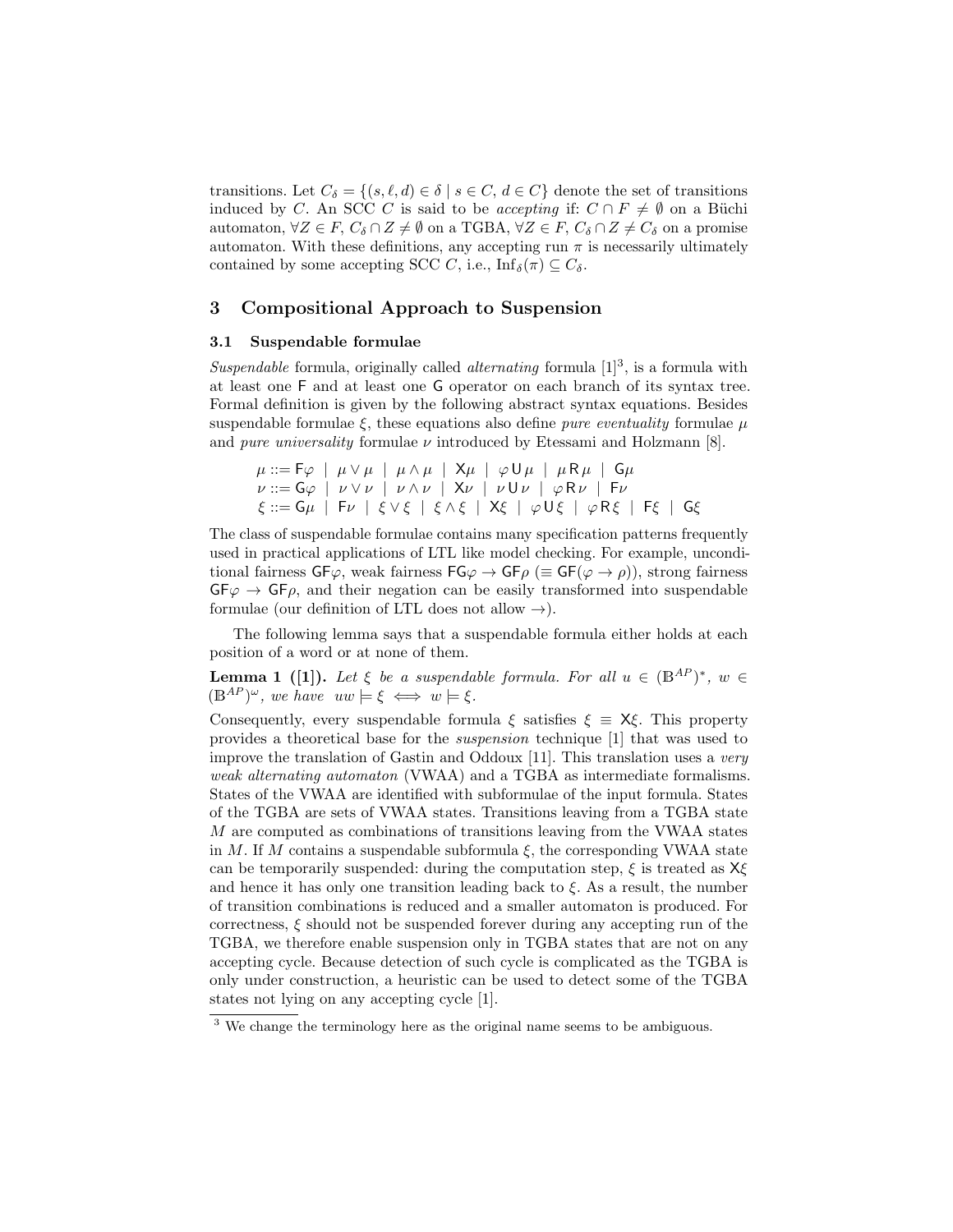

Fig. 1: (a) Skeleton TGBA for  $((a \cup b) \mathsf{R} c) \wedge \xi$ . (b) Suspendable TGBA for  $\xi = \mathsf{FG} d$ (equipped with suspending arcs). (c) Composition of the previous two automata. (d) Traditional translation of  $((a \cup b) \mathsf{R} c) \wedge \mathsf{F} G$ .

## 3.2 Translation with Compositional Suspension

We now present a new version of the suspension technique that has two advantages over the original one: it can be combined with all LTL translation algorithms producing TGBA or GBA and it is more effective as it uses a more precise detection of TGBA states not lying on any accepting cycle.

To explain the general idea, consider an LTL formulae of the form  $\varphi \wedge \xi$  where  $\xi$  is a suspendable formula. If  $\mathcal{T}_{\varphi}$  and  $\mathcal{T}_{\xi}$  are TGBA for  $\varphi$  and  $\xi$ , we can construct an automaton for  $\varphi \wedge \xi$  by composing  $\mathcal{T}_{\varphi}$  and  $\mathcal{T}_{\xi}$  using a synchronous product. However,  $\xi$  is suspendable, so by Lemma 1 we can suspend its verification by any finite prefix. In our composition we could delay the verification of  $\xi$  until  $\mathcal{T}_{\varphi}$  has entered an accepting SCC. This remark calls for the implementation of a new synchronous product, that synchronizes  $\mathcal{T}_{\xi}$  only in the accepting SCCs of  $\mathcal{T}_{\varphi}$ .

One way to describe this product is to introduce a new atomic proposition  $[\xi]$  and its negation  $[\xi]$  to mark where the two automata should be synchronized. Figure 1(a) shows a TGBA for  $\varphi = (a \cup b) \cap c$  equipped with these new properties and ready to be composed: transitions induced by accepting  $SCCs$   $\{1\}$  and  $\{2\}$ carry the additional label  $[\xi]$ , while all other transitions have  $[\xi]$ . We call such an automaton a *skeleton automaton* for  $\varphi \wedge \xi$  because it indicates the places where the suspended  $\xi$  should be composed. Figure 1(b) shows a TGBA  $\mathcal{T}_{\xi}$ for  $\xi = F G d$  also equipped with the same labels: transitions from the original translation of  $\xi$  carry the  $[\xi]$  label, and additional "suspending transitions" (the dotted arcs) have been added to reset the automaton to its initial state when  $\mathcal{T}_{\epsilon}$ leaves an accepting SCC (and thus suspend checking  $\xi$  by another step). We call this automaton *suspendable automaton* for  $\xi$ . The synchronous product of both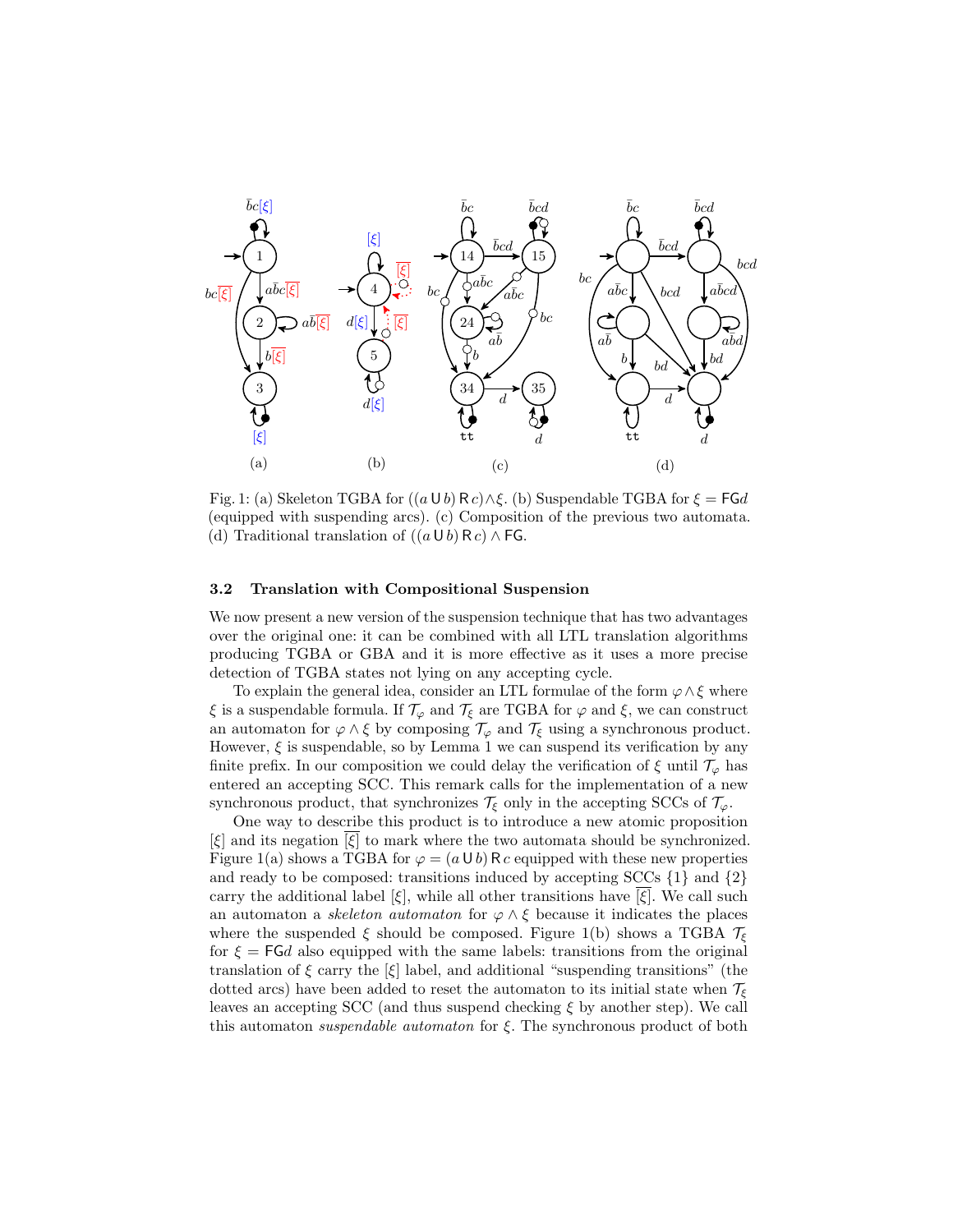automata can then be stripped of all occurences of auxiliary proposition  $|\xi|$  and its negation, and  $[\xi]$  is removed from its set of atomic propositions. The resulting Fig.  $1(c)$ , should be compared to the automaton of Fig  $1(d)$  that we would get by a traditional translation. The superfluous acceptance set we obtain can be easily removed, as explained in Sec. 4.1.

We now focus on constructing a skeleton automaton for an arbitrary formula  $\varphi$  that contains suspendable subformulae (not necessarily at the top level). We first replace every maximal suspendable subformula  $\xi$  of  $\varphi$  by the subformula  $\mathsf{G}[\xi]$  with fresh auxiliary propositions  $[\xi]$ . The resulting formula, denoted  $\varphi'$  is translated into a TGBA  $\mathcal{T}_{\varphi}$ . This automaton can directly be used as a skeleton for  $\varphi$ : whenever  $\mathsf{G}[\xi]$  holds at some positions of a word accepted by this automaton, the product with a suspendable TGBA for  $\xi$  will check validity of  $\xi$  at this word. Note that we do not say that validity of  $\xi$  will be checked exactly at the positions where  $G[\xi]$  holds. Indeed, this is not needed as  $\xi$  is a suspendable formula and thus it either holds at each position of a word or at none of them.

Even if  $\mathcal{T}_{\varphi'}$  is a correct skeleton for  $\varphi$ , it is not what we typically use in the synchronous product with suspendable automaton for  $\xi$ . As we want to avoid checking  $\xi$  when it is possible, we want to reduce the set of words w' accepted by the skeleton and such that  $G[\xi]$  holds at some positions of w'. We use two kinds of reduction:

- We replace  $[\xi]$  with  $[\xi]$  in all labels of transitions that are not induced by any accepting SCC. (This is what we did in Fig  $1(a)$ .) The reduction is correct as for every word  $w'$  accepted by the original skeleton, there is a word  $w''$ accepted by the reduced skeleton such that  $w'|_{AP} = w''|_{AP}$  and  $\mathsf{G}[\xi]$  holds at some positions of  $w'$  if and only if it holds at some position of  $w''$ . The last equivalence holds because we do not change transition labels in accepting SCCs.
- We remove transitions labeled with  $[\xi]$  from the skeleton if they are not needed, i.e. there are analogous transitions that differ only in validity of  $[\xi]$ . Formally, we remove each transition  $(s, \ell, d)$  such that  $\ell([\xi]) = \mathtt{tt}$  if there exists a transition  $(s, \ell', d)$  where  $\ell'|_{AP} = \ell|_{AP}, \ell'([\xi]) = \texttt{ff}$ , and the two transitions belong to the same acceptance sets. This reduction is correct as for each  $w'$  accepted before this reduction and such that  $\mathsf{G}[\xi]$  holds at some position of  $w'$ , there is another word  $w''$  accepted by the reduced skeleton and satisfying  $w'|_{AP} = w''|_{AP}$ . (Note that either  $\mathsf{G}[\xi]$  holds at some positions of  $w''$  too and then the product with suspendable automaton for  $\xi$  checks validity of  $\xi$  on  $w'|_{AP}$  anyway, or  $\mathsf{G}[\xi]$  does not hold at any positions of  $w''$ and  $w'|_{AP}$  satisfies  $\varphi$  regardless validity of  $\xi$ .)

We call  $\text{supp}(\varphi)$  the function that transforms  $\varphi$  into  $^{\prime}$ , make suspendable( $\mathcal{T}, [\xi]$ ) the function that transforms a TGBA  $\mathcal{T}$  for a suspendable subformula  $\xi$  into a suspendable automaton for  $\xi$ , and reduce skel( $\mathcal{T}, \{\xi_1, ..., \xi_n\}$ ) the function that reduces a skeleton automaton for a set of suspendable subformulae. They will be used in Fig. 6.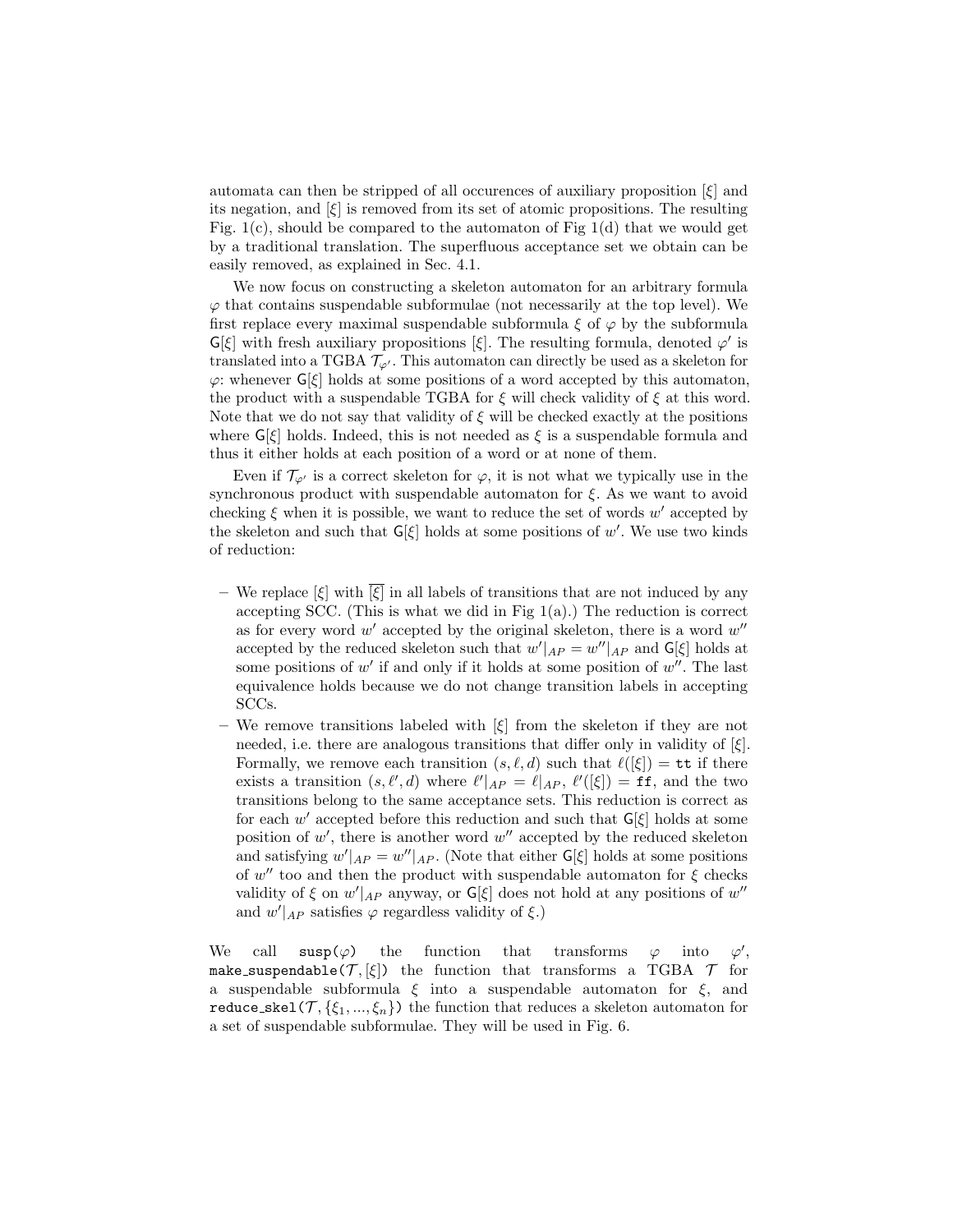

Fig. 2: (a) TGBA for  $(GF(a) \wedge GF(b)) \vee GF(c)$ , with three acceptance sets denoted by  $\bullet$ ,  $\circ$ , and  $\bullet$ . (b) Same automaton after SCC-based acceptance simplification.

### 4 Other Improvements

#### 4.1 SCC-based simplifications of acceptance conditions

Let  $\mathcal{T} = \langle \mathcal{S}, F \rangle$  be a TGBA with n acceptance sets:  $F = \{Z_1, Z_2, \ldots, Z_n\}.$ Let  $\{A_1, \ldots, A_m\}$  denote the set of all accepting SCCs of  $\mathcal T$  and let  $A_\delta =$  $A_{1\delta} \cup \ldots \cup A_{m\delta}$  be the set of all transitions induced by these accepting SCCs.

Because any accepting run will ultimately be contained in some accepting SCC, any transition outside of  $A_{\delta}$  can be added or removed to the acceptance sets without changing the language. A typical simplification is therefore to restrict all  $Z_i$  to  $A_\delta$ : we have  $\mathscr{L}(\langle \mathcal{S}, F \rangle) = \mathscr{L}(\langle \mathcal{S}, \{Z_1 \cap A_\delta, \ldots, Z_n \cap A_\delta\} \rangle)$ . For instance

If there exists  $i \neq j$  such that  $Z_i \subseteq Z_j$ , then any run that visits  $Z_i$  infinitely often will necessarily visit  $Z_j$  infinitely often. In other words,  $Z_j$  can be removed from F without changing the language:  $\mathscr{L}(\langle \mathcal{S}, F \rangle) = \mathscr{L}(\langle \mathcal{S}, F \setminus \{Z_j\} \rangle)$ . For instance  $\circ$  can be removed from Fig. 1c because it contains  $\bullet$ .

If we define  $U = \{Z_j \in F \mid \exists Z_i \in F, (Z_i \subsetneq Z_j) \lor (Z_i = Z_j \land j > i) \}$  to be the set of useless acceptance sets, then we have  $\mathscr{L}(\langle \mathcal{S}, F \rangle) = \mathscr{L}(\langle \mathcal{S}, F \setminus U \rangle)$ . Note that the definition of  $U$  takes care of keeping one copy when two sets are equal. We view this simplification as the standard way to diminish the number of acceptance sets in an automaton [16].

Detecting inclusion between acceptance sets at the automaton level fails to simplify the TGBA from Fig.  $2(a)$ : in this automaton there is no inclusion between acceptance sets. However, by considering such inclusions in each accepting SCC, we can notice that  $\bullet$  is useless in SCC  $A_1 = \{1\}$  (because  $\bullet$  includes either  $\bullet$  or  $\circ$ ), while  $\bullet$  and  $\circ$  are both useless in SCC  $A_2 = \{2\}$ . We can therefore reorganize the acceptance sets of the automaton to use only two acceptance sets: Fig. 2(b) shows one possibility.

More formally, for an accepting SCC  $A_k$ , let  $U_k = \{j \in \{1, ..., n\} \mid \exists i \in$  $\{1,\ldots,n\},\ (Z_i\cap A_{k\delta}\subsetneq Z_j\cap A_{k\delta})\vee (Z_i\cap A_{k\delta}=Z_j\cap A_{k\delta}\wedge j>i)\}$  be the set of indices of useless acceptance sets in the sub-automaton induced by  $A_k$ , and let  $N_k = \{1, \ldots, n\} \setminus U_k$  be the set of needed acceptance sets. Because acceptance sets are defined for the whole automaton, we may not use a different number of acceptance sets for each SCC:  $n' = \max_{k \in \{1,...,n\}} |N_k|$  acceptance sets are required to hold all *needed* acceptance sets. Let  $N'_k$  be a copy of  $N_k$  in which we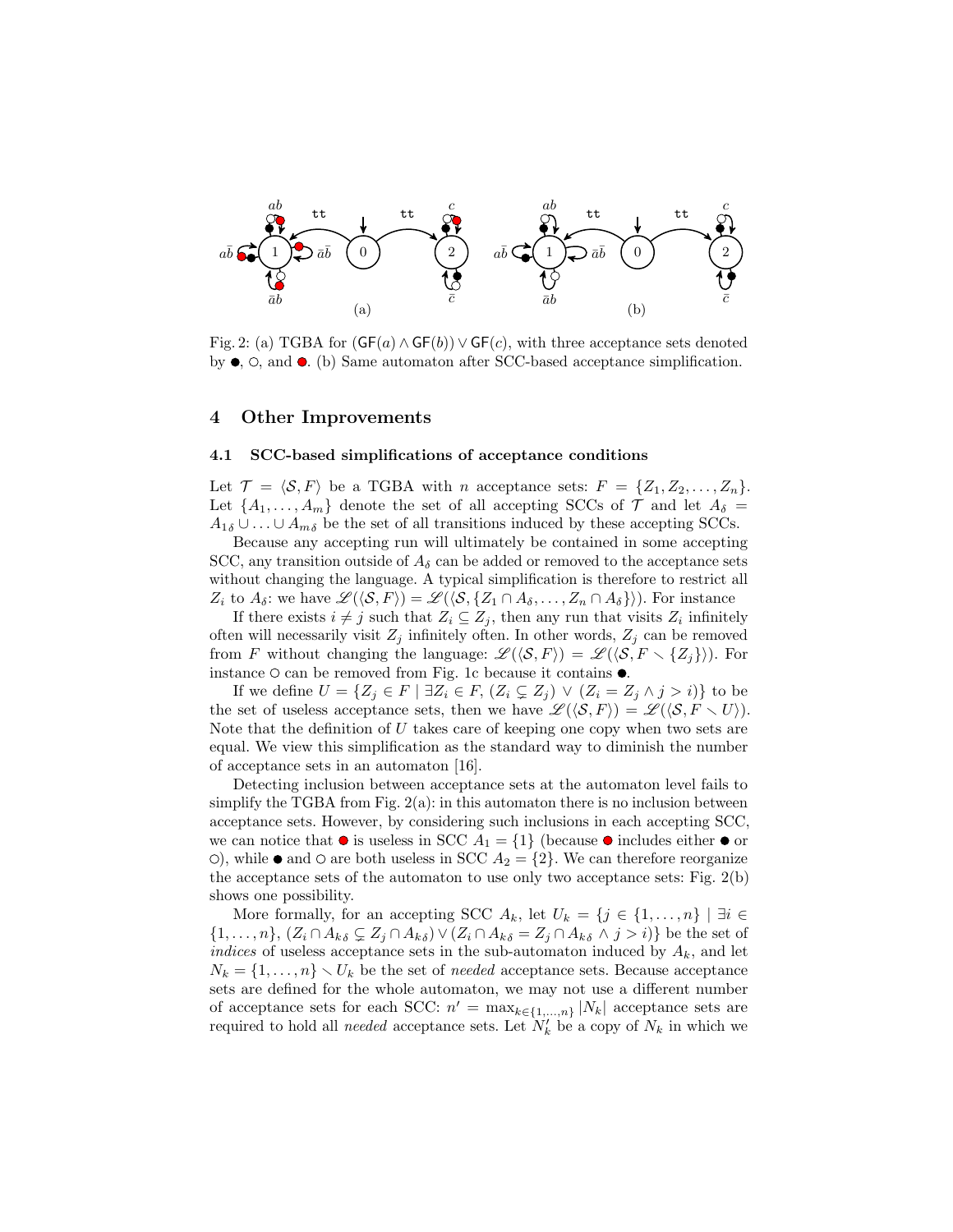have added  $n' - |N_k|$  items from  $U_k$ . Then for each accepting SCC  $A_k$ ,  $|N'_k| = n'$ and let  $\alpha_k : \{1, \ldots, n'\} \to N'_k$  be any bijection. We can define the new acceptance sets  $F' = \{Z'_1, \ldots, Z'_{n'}\}$  as:

$$
Z_i' = \cup_{k \in \{1, \dots, m\}} (Z_{\alpha_k(i)} \cap A_{k\delta}) \tag{1}
$$

Then we have  $\mathscr{L}(\langle \mathcal{S}, F \rangle) = \mathscr{L}(\langle \mathcal{S}, F' \rangle)$ . In the example of Fig. 2(a), with  $A_1 =$  $\{1\}$  and  $A_2 = \{2\}$ , let us assume that  $\bullet$ ,  $\circ$ , and  $\bullet$  respectively denote the acceptance sets  $Z_1$ ,  $Z_2$ , and  $Z_3$ . We have  $U_1 = \{3\}$ ,  $N_1 = \{1, 2\}$ ,  $U_2 = \{1, 2\}$ ,  $N_2 = \{3\}, n' = 2$ , and we define  $N'_1 = N_1$ ,  $N'_2 = N_2 \cup \{1\}, \alpha_1(1) = 1, \alpha_1(2) = 2$ ,  $\alpha_2(1) = 1, \alpha_2(2) = 3$  to get the TGBA of Fig. 2(b).

Note that there is a lot of freedom in the definition of the bijective function  $\alpha_k$  for each accepting SCC. In our implementation we make sure  $\alpha_k$  is monotonic so that the order of the acceptance sets are preserved: we have found that this usually helps the degeneralization algorithm that is run afterwards. Furthermore, in accepting SCCs that require less than  $n'$  acceptance sets, the  $n' - |N_k|$  extra sets that are added could be defined in many different ways: instead of reusing some of the *useless* acceptance sets, we could duplicate some of the *needed* ones (making  $\alpha_k : \{1, \ldots, n'\} \to N_k$  a surjection), or adding all transitions of  $A_{k\delta}$ into the extra sets (at the price of more complex definitions). Our attempts at implementing these alternative definitions had a negative effect on the simulationbased reductions described in the next section.

Note that Somenzi and Bloem [16, Theorem 4] proposed another SCC-based acceptance simplification, that simplifies Fig. 2(a) differently. If we have  $Z_i \cap A_{k\delta} \subseteq$  $Z_j \cap A_{k\delta}$  for some  $i, j, k$ , they remove the transitions  $A_{k\delta} \setminus Z_i$  from  $Z_j$ . While this reduces the size of  $Z_i$ , it does not yet change the number of acceptance sets. On Fig. 2(a), this would remove the bottom right loop from the sets  $\bullet$  and  $\circ$ . after which it would be possible to detect that  $\bullet$  includes all sets, and remove it.

#### 4.2 Transition-based simulation reductions

Spot has an implementation of simulation-based reductions described by Somenzi and Bloem [16], but adapted to work on promise automata (easily converted to and from TGBA, see Sec. 2.2) instead of BA. Intuitively, direct simulation can merge states or remove transitions based on the inclusion of the sets of infinite runs starting from these states, while reverse simulation is based on the inclusion between sets of (finite or infinite) runs leading to these states.

Our implementation is a signature-based implementation of Moore's classic partition refinement algorithm: initially all states belong to the same class, and the partition is iteratively refined until fixpoint. Depending on the definition of the signature, we compute a bisimulation or simulation relation, direct or reverse.

Direct bisimulation: We first explain how to perform a signature-based, direct bisimulation of a promise automaton  $\langle S, F \rangle$ , using a setup inspired from Wimmer et al. [17]. The signature  $sig<sup>i</sup>(q)$  of a state q is a Boolean function that describes the outgoing transitions of  $q$ , their membership to acceptance sets, and the class of their destination at iteration i.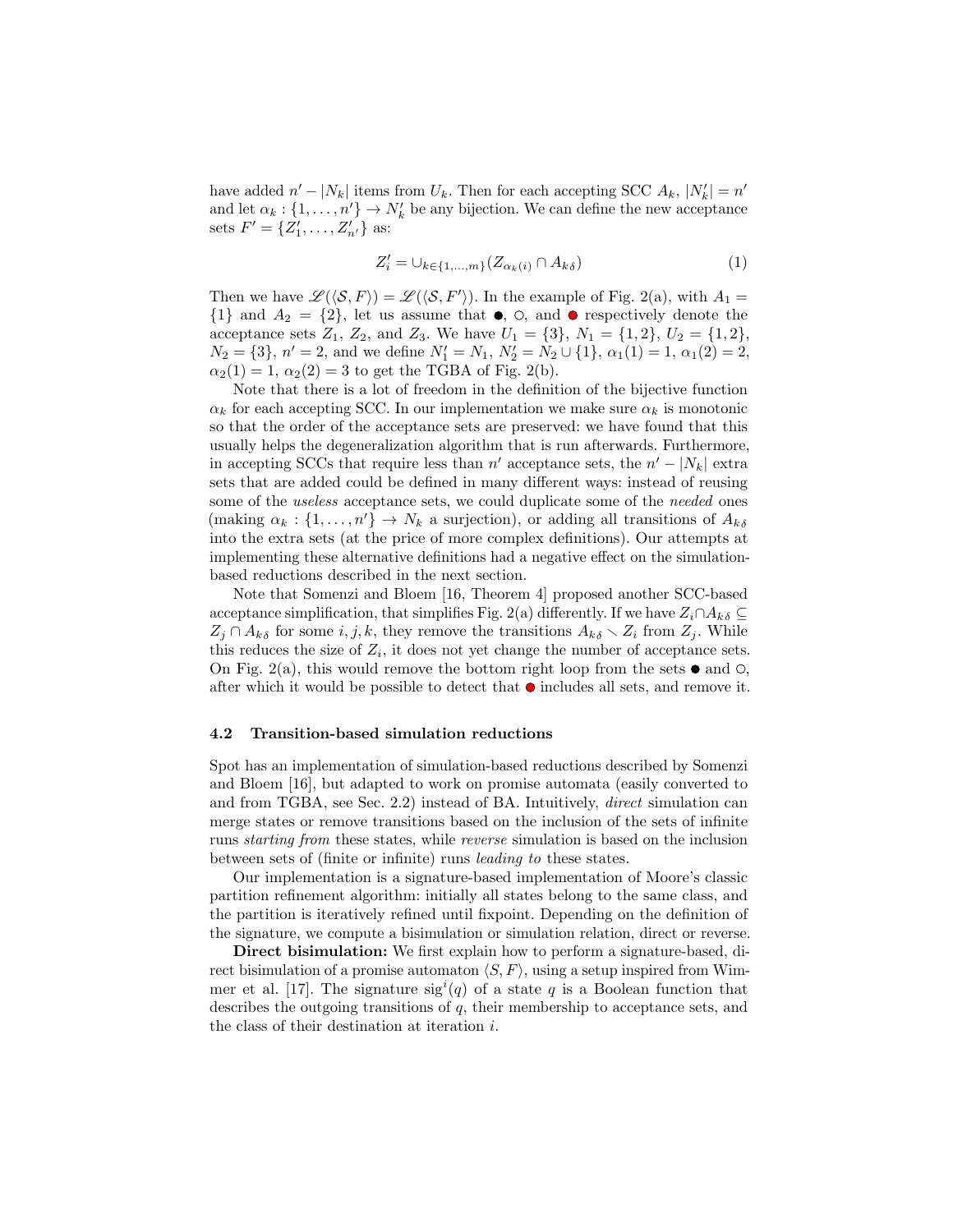If the acceptance sets are  $F = \{Z_1, \ldots, Z_n\}$ , and the partition of Q at iteration *i* is  $P^i = \{C_1^i, \ldots, C_m^i\}$ , we use Boolean variables  $\hat{Z}_k$  and  $\hat{C}_k$  to denote membership to the sets  $Z_k$  and  $C_k^i$ , and we define sig<sup>i</sup>(s) as:

$$
sig^{i}(q) = \bigvee_{(s,\ell,d)\in\delta} \ell \wedge Acc(s,\ell,d) \wedge Class^{i}(d);
$$
  
\n
$$
\langle s,\ell,d\rangle \in \delta
$$
  
\nwhere  $Acc(s,\ell,d) = \bigwedge_{\substack{Z_k \in F \\ (s,\ell,d) \in Z_k}} \hat{Z}_k$  and  $Class^{i}(d) = \hat{C}_k \iff d \in C_k^{i}$ .

With this encoding, two states that have the same outgoing transitions (same labels, membership to acceptance sets, and destination class) will have the same signature. Also if a state q has two outgoing transitions  $t_1 = (q, a, d_1)$ and  $t_2 = (q, a, d_2)$  such that  $t_1 \in Z_1$  is in a promise set but  $t_2 \notin Z_1$  we have  $sig^i(q) = a \wedge ((\hat{Z}_1 \wedge Class^i(d_1)) \vee Class^i(d_2)).$  If the two classes are the same, the signature simplifies to  $sig^i(q) = a \wedge Class^i(d_2)$ , as if  $t_1$  had been merged into  $t_2$ .

To compute a direct bisimulation relation we start with the partition  $P^0 = \{Q\}$ that considers all states as equivalent, and then split the partition according to the signatures of the states:  $P^{i+1} = \{ \{ s \in Q \mid \text{sig}^i(s) \equiv \text{sig}^i(q) \} \mid q \in Q \}.$ Once a fixpoint has been reached (i.e.,  $P^j = P^{j+1}$  for some j), the partition provides the set of states that are (direct) bisimilar and can therefore be merged. It should be noted that the signature associated to each class can also be used to reconstruct the quotient automaton. By extension, let  $sig^{i-1}(C)$  denote the signature common to all states of the class  $C \in P^i$ .

Direct simulation: To perform the (direct) simulation of a promise automaton, we alter sig to include all the classes implied by the destination class:

$$
\operatorname{sig}^i(q) = \bigvee_{\substack{(s,\ell,d)\in\delta\\q=s}} \ell \wedge \operatorname{Acc}(s,\ell,d) \wedge \operatorname{Implied}^i(d) \quad \text{where} \quad \operatorname{Implied}^i(d) = \bigwedge_{\substack{C^i_k \in P^i\\ \operatorname{sig}^{i-1}(d) \to \operatorname{sig}^{i-1}(C^i_k)}} \hat{C}^i_k
$$

We fix Implied<sup>0</sup> $(q) = \hat{C}_1$  for all  $q \in Q$  initially, as there is only one class. Then partition refinement can be iterated until both  $P^k = P^{k+1}$  and Implied<sup>k</sup> Implied<sup>k+1</sup>. The implication  $sig^{i-1}(d) \to sig^{i-1}(C_k^i)$  can be tested easily since signatures are encoded as BDDs.

Figure 3 illustrates this reduction on an example. Although all states start in the same class, computing  $sig<sup>0</sup>$  is enough to separate all states into four classes. The refinement stops at iteration  $i = 2$  because  $Class<sup>2</sup> = Class<sup>1</sup>$  and Implied<sup>2</sup> = Implied<sup>1</sup>. The signatures computed at the last iteration can be used to reconstruct the automaton. Especially, the edge  $(0, a, 1)$  in the original automaton is dominated by edge  $(0, a, 2)$  in the computation of sig<sup>2</sup> $(0)$  (intuitively, the suffixes accepted via  $(0, a, 1)$  are included in those accepted via  $(0, a, 2)$ , so only the latter edge appears in the resulting signature and in the final automaton.

An additional trick can be used to improve the determinism of the constructed automaton. Because  $\text{sig}^2(2) = b\hat{C}_3\hat{C}_4 \vee a\hat{C}_4$  is equivalent to  $\bar{a}b\hat{C}_3\hat{C}_4 \vee a\hat{C}_4$ , the self-loop to state 2 (represented by  $\hat{C}_3 \hat{C}_4$  in the signature) can be labeled by  $\bar{a}b$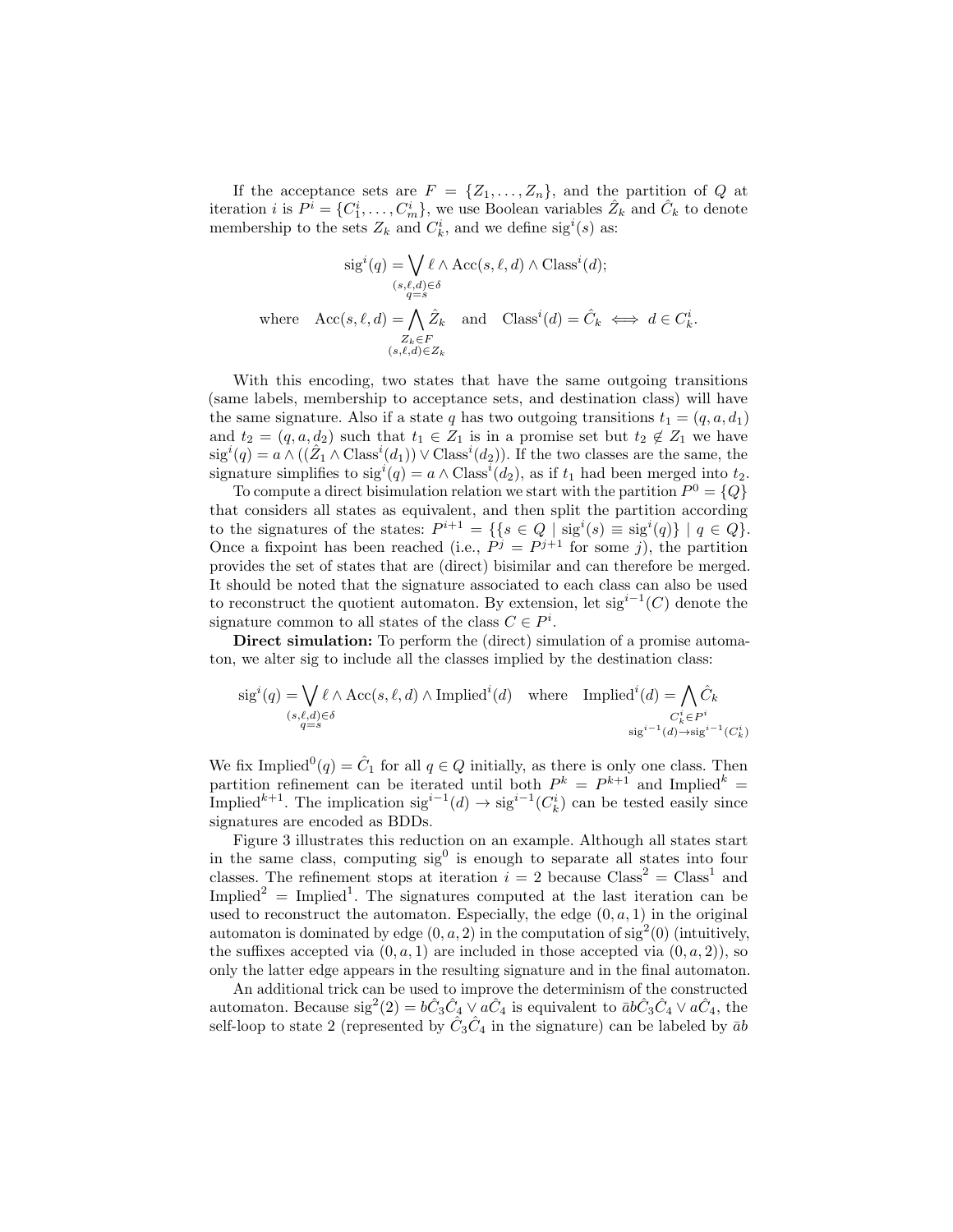|                                      | i.                         |               | q Class <sup>i</sup> (q) Implied <sup>i</sup> (q) | $sig^i(q)$                                                                               |  |  |  |  |
|--------------------------------------|----------------------------|---------------|---------------------------------------------------|------------------------------------------------------------------------------------------|--|--|--|--|
| $\boldsymbol{a}$<br>$\boldsymbol{a}$ | $\overline{0}$<br>$\Omega$ | $\hat{C}_1$   | $\hat{C}_1$                                       | $a\hat{C}_1 \vee a\hat{C}_1 = a\hat{C}_1$                                                |  |  |  |  |
| $\it a$                              |                            | $\hat{C}_1$   | $\hat{C}_1$                                       | $b\hat{\bullet}\hat{C}_1\vee a\hat{C}_1$                                                 |  |  |  |  |
| 3<br>tt                              | $\overline{2}$             | $\hat{C}_1$   | $\hat{C}_1$                                       | $b\hat{C}_1\vee a\hat{C}_1$                                                              |  |  |  |  |
| ${\rm (a)}$                          | 3                          | $\hat{C}_1$   | $\hat{C}_1$                                       | $C_1$                                                                                    |  |  |  |  |
|                                      | $\overline{0}$<br>1        | $\hat{C}_1$   | $\hat{C}_1 \hat{C}_4$                             | $a\hat{C}_{2}\hat{C}_{3}\hat{C}_{4}\vee a\hat{C}_{3}\hat{C}_{4}=a\hat{C}_{3}\hat{C}_{4}$ |  |  |  |  |
|                                      | 1                          | $\hat{C}_2$   | $\hat C_2 \hat C_3 \hat C_4$                      | $b\hat{\bullet}\hat{C}_2\hat{C}_3\hat{C}_4 \vee a\hat{C}_4$                              |  |  |  |  |
|                                      | $\overline{2}$             | $\hat{C}_3$   | $\hat C_3 \hat C_4$                               | $b\hat{C}_3\hat{C}_4 \vee a\hat{C}_4$                                                    |  |  |  |  |
|                                      | 3                          | $\hat{C}_4$   | $\hat{C}_4$                                       | $\ddot{C}_4$                                                                             |  |  |  |  |
|                                      | 2 0                        | $\tilde{C}_1$ | $\hat C_1 \hat C_4$                               | $a\hat{C}_{2}\hat{C}_{3}\hat{C}_{4}\vee a\hat{C}_{3}\hat{C}_{4}=a\hat{C}_{3}\hat{C}_{4}$ |  |  |  |  |
| Jα                                   | 1                          | $\hat{C}_2$   | $\hat C_2 \hat C_3 \hat C_4$                      | $b\hat{\bullet}\hat{C}_2\hat{C}_3\hat{C}_4 \vee a\hat{C}_4$                              |  |  |  |  |
| $\hat C_3 \hat C_4$                  | $\overline{2}$             | $\hat{C}_3$   | $\hat C_3 \hat C_4$                               | $b\hat{C}_3\hat{C}_4 \vee a\hat{C}_4$                                                    |  |  |  |  |
| $\bar{a}b$                           | 3                          | $\hat{C}_4$   | $\hat{C}_4$                                       | $C_4$                                                                                    |  |  |  |  |
| (b)                                  |                            |               |                                                   | $^{\rm (c)}$                                                                             |  |  |  |  |

Fig. 3: (a) A promise automaton to simplify. (b) The result of direct simulation reduction. (c) Detailed steps for the signature-based direct simulation.

instead of just  $b$ . In practice, for each state  $q$  we iterate over all assignments  $f \in \mathbb{B}^{AP}$ , and compute the possible destinations by rewriting  $sig^{i}(q) \wedge f$  as an irredundant sum of products.

Reverse simulation: A reverse simulation can be built and used similarly by building a signature using the incoming transitions:

$$
\text{sig}^i(q) = \text{Init}(q) \lor \bigvee_{\substack{(s,\ell,d) \in \delta \\ q=d}} \ell \land \text{Acc}(s,\ell,d) \land \text{Implicit}(d) \quad \text{with} \quad \text{Init}(q) = \begin{cases} \hat{I} & \text{if } q=q_0; \\ \text{ff else.} \end{cases}
$$

Because the reverse simulation has to distinguish finite prefixes from infinite prefixes we use an extra Boolean variable  $I$  to distinguish the initial state.

In practice we alternate direct and reverse simulations until the automaton is no longer reduced. Most of the time only one iteration is needed (meaning that we do the second iteration just to discover that the produced automaton has the same size). As an optimization, we abort this loop when the automaton produced by the direct simulation is deterministic: the reverse simulation cannot improve a deterministic automaton since all prefixes leading to a state are unique.

Other simulations have been suggested, such as fair or delayed simulation [9], both relaxing the handling of acceptance conditions, and these have also been extended to (state-based) generalized Büchi automata [13]. All of these are presented in a game-theoretic framework that is not straightforward to implement, especially in the generalized Streett game version required for generalized Büchi automata. Conversely, our implementation of direct and reverse simulation easily deals with TGBA (when first converted as promise automata), augments the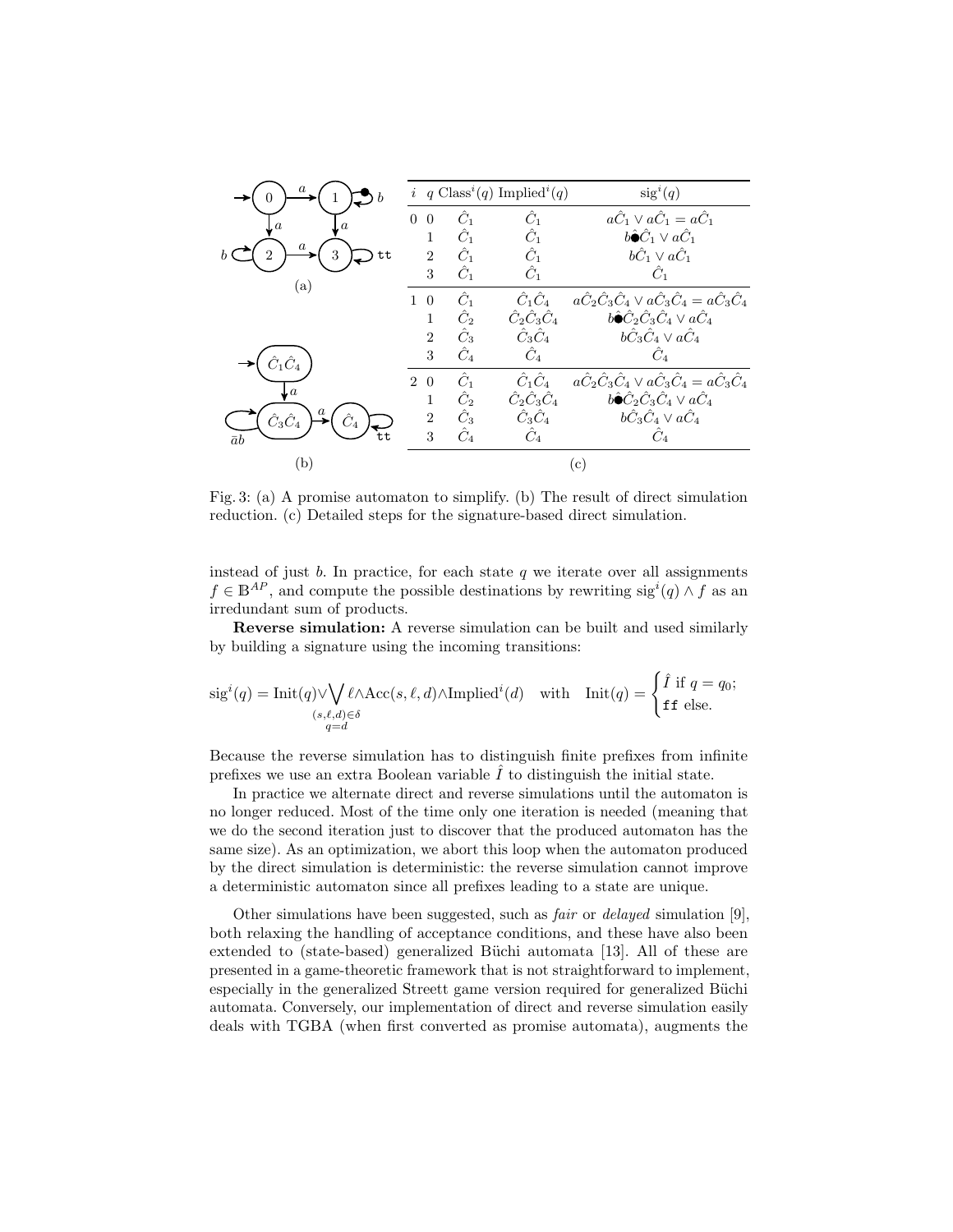

Fig. 4: Three equivalent TGBA. (a) is obtained from (b) with the acceptance simplifications of Sec. 4.1. (c) is obtained from (b) using the simulation reductions of Sec. 4.2, however the latter reductions are unable to reduce (a) into  $(c)$ .

determinism as a side-effect, and was simple to implement because it uses the same BDD framework that Spot is already using for the LTL translation.

Although the operations described in Section 4.1 simplify the SCC-based acceptance conditions of a TGBA, there are situations where it worsen the results of the simulation-based reductions. A typical example is given by Fig. 4.

Since Couvreur's translation can produce automata with a configuration similar to Fig. 4(b), we use an alternative acceptance simplification that preserves the acceptance of all transitions entering an accepting SCC. This corresponds to replacing  $A_{k\delta}$  by  $\{(s,\ell, d) \in \delta \mid d \in A_k\}$  in equation (1). Empirical evidence shows that this is always favorable to the simulation.

Unfortunately, the situation depicted by Fig.  $4(a)$  also occurs in the output of some translations, even before acceptance simplification. This is even more frequent with the compositional approach to suspension presented in Sec. 3.

#### 4.3 SCC-based degeneralization

While any Büchi automaton can be converted into a TGBA without altering the underlying semi-automaton (see Sec. 2.2), the reverse is not generally true.

A TGBA  $\mathcal{T} = \langle \mathcal{S}, F \rangle$  with  $\mathcal{S} = \langle AP, Q, q_0, \delta \rangle$  and  $F = \{Z_1, \ldots, Z_n\}$  can be degeneralized into a BA  $\mathcal{B} = \langle \mathcal{S}', F'\rangle$  with  $\mathcal{S}' = \langle AP, Q', q'_0, \delta'\rangle$  as follows [11, 12]:  $-Q' = Q \times \{0, \ldots, n\}$ , i.e., the original automaton is cloned in  $n+1$  levels,  $-F' = Q \times \{n\}$ , i.e., states from the last level are accepting,

$$
- \ \delta' = \{ ((s, j), \ell, (d, L_j((s, \ell, d)))) \mid (s, \ell, d) \in \delta, j \in \{0, ..., n\} \} \text{ where}
$$

$$
L_j(t) = \begin{cases} 0 & \text{if } j = n; \\ j+1 & \text{if } t \in Z_{j+1}; \\ j & \text{otherwise.} \end{cases}
$$

i.e., for each level  $j < n$  the outgoing transitions that belong to  $Z_{j+1}$  are redirected to the next level and all outgoing transitions from the last level are redirected to the first one.

 $-q'_0 = q_0 \times \{0\}$ , i.e., the initial state is on the first level (any level works). This leveled setup guarantees that any accepting path in  $\beta$  correspond to an infinite path that sees all acceptance conditions infinitely often in  $\mathcal{T}$ . If  $\mathcal{T}[q]$ denotes the automaton  $\mathcal T$  in which the initial state has been changed to q, we have  $\mathscr{L}(\mathcal{T}[q]) = \mathscr{L}(\mathcal{B}[(q, j)])$  for all states  $q \in Q$  and all levels  $j \in \{0, \ldots, n\}.$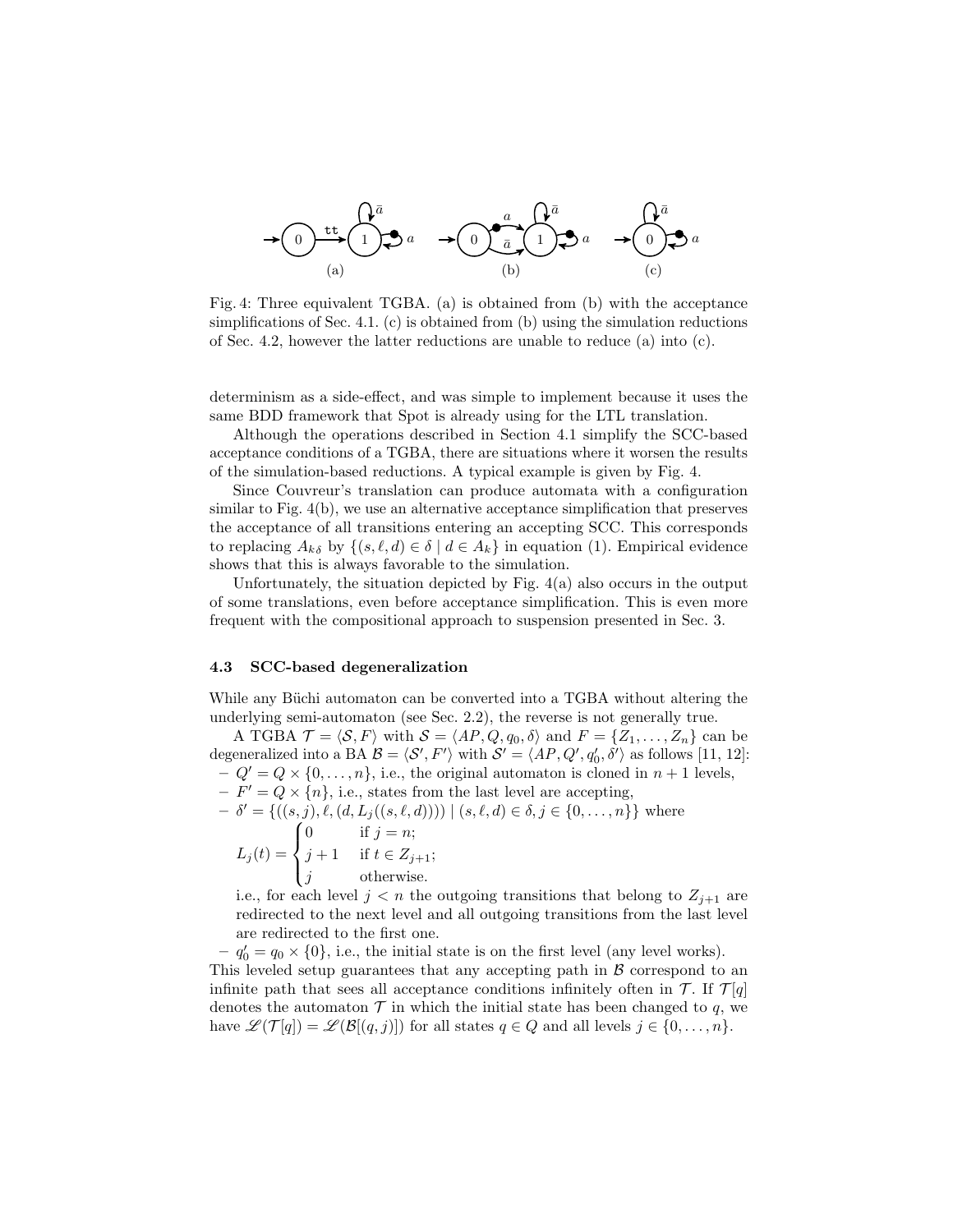

Fig. 5: Example of degeneralization of the TGBA (a) with  $F = \{ \bullet, \circ \}$  taken in this order. Transition labels are omitted for clarity. The automaton (b) with the dashed part is obtained by the classical degeneralization (with jumping of levels). Our redefinition replace the dashed part by the dotted transition.

The classical optimization is to "jump levels", i.e., when a transition from level  $j < n$  belongs to acceptance sets  $Z_{j+1}$ ,  $Z_{j+2}$ , and  $Z_{j+3}$ , it can be redirected to the level  $j + 3$ . This corresponds to the following redefinition of  $L_j$ :

$$
L_j(t) = \begin{cases} \max\{k \in \{j, \dots, n\} \mid t \in Z_{j+1} \cap \dots \cap Z_k\} & \text{if } j < n; \\ \max\{k \in \{0, \dots, n\} \mid t \in Z_1 \cap \dots \cap Z_k\} & \text{if } j = n. \end{cases}
$$

Of course only the reachable part of  $\beta$  is constructed, so it is not frequent to construct the maximum number of  $(n + 1) \times |Q|$  states. Fig. 5 applies the above definition to an example. The transition from  $(3,0)$  to  $(3,2)$  jumps level 1.

This construction offers several degrees of freedom: for instance there are  $n!$ possible orderings of the acceptance sets, and  $n + 1$  possible levels for the initial state. Giannakopoulou and Lerda [12] perform two degeneralizations starting respectively at level  $0$  and  $n$ , then they keep the best. We are not aware on any work on the selection of a suitable ordering. Empirical evidence shows that the order in which these sets are created during translation is often favorable to the degeneralization (the reverse order, at least, is catastrophic), this is why Sec. 4.1 defines  $\alpha$  in a way that preserves the ordering.

Staying away from these combinatorial possibilities, we suggest two ideas to improve degeneralization procedures: level reset and level caching. Both require knowledge of the set  $\{A_1, \ldots, A_m\}$  of accepting SCCs of  $\mathcal{T}$ .

**Level reset:** Since non-accepting SCCs of  $\mathcal{T}$  do not contain accepting cycles (by definition), they do not need to be cloned on different levels. Therefore all transitions that are not induced by any accepting SCC, are directed to level 0.

**Level caching:** Consider a transition  $(s, \ell, d)$  that enters an accepting SCC  $(\exists i, s \notin A_i \land d \in A_i)$ : as with the initial state, the level associated to d can be set to any arbitrary value. If a copy of d already exists on some level, we should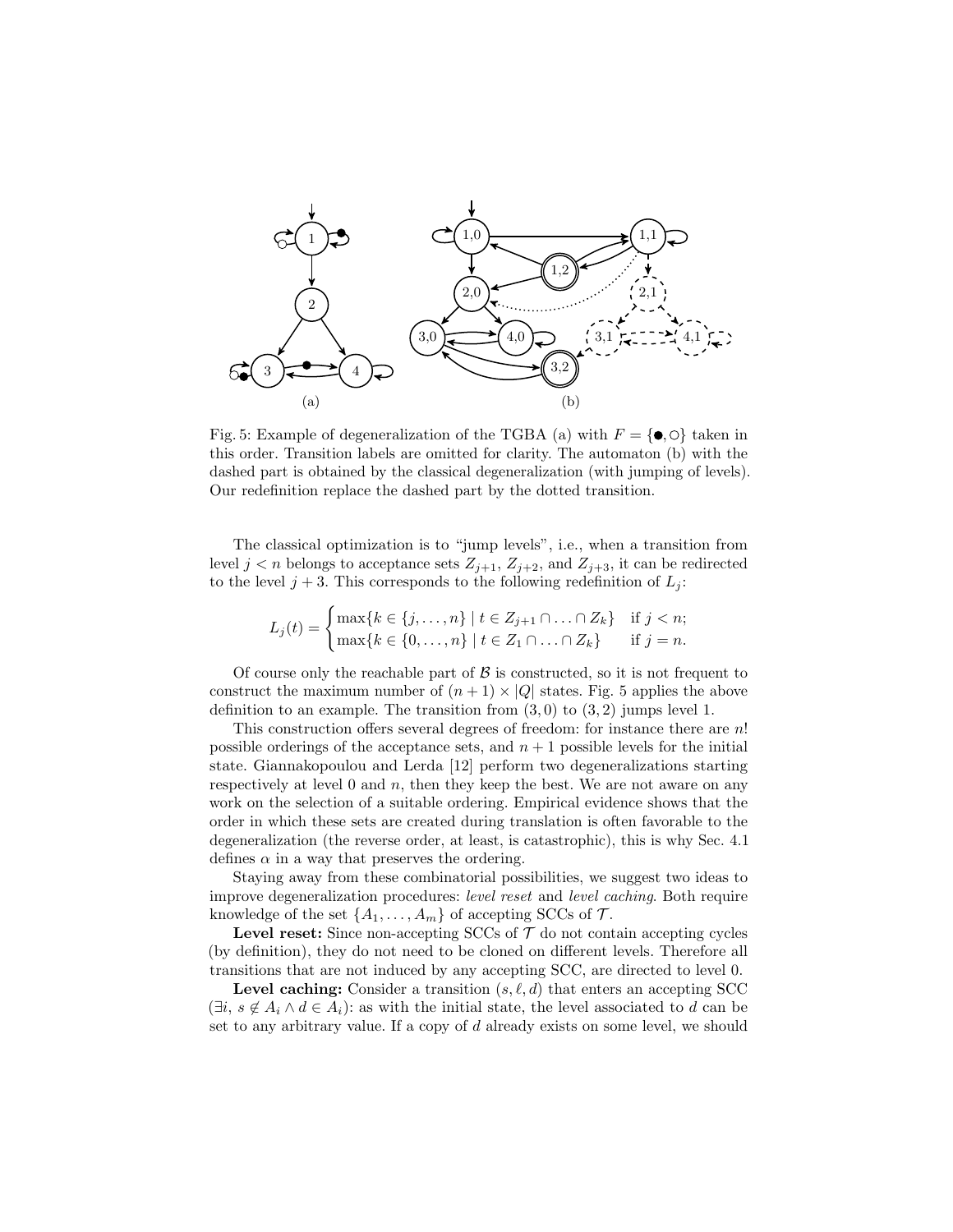start on that level to avoid creating a new one. This optimization is of course affected by the order chosen to construct the degeneralized automaton (we do a simple DFS but there could be room for improvement).

These two optimizations can be implemented with 
$$
L_j((s, \ell, d)) =
$$
  
\n
$$
\begin{cases}\n\max\{k \in \{j, ..., n\} \mid (s, \ell, d) \in Z_{j+1} \cap ... \cap Z_k\} & \text{if } j < n \land \exists i, (s, d) \in A_i^2; \\
\max\{k \in \{0, ..., n\} \mid (s, \ell, d) \in Z_1 \cap ... \cap Z_k\} & \text{if } j = n \land \exists i, (s, d) \in A_i^2; \\
0 & \text{if } \nexists i, s \notin A_i \land d \in A_i.\n\end{cases}
$$

Where x is any level such that the state  $(d, x)$  already exists, or 0 otherwise.

On the example of Fig. 5, the level reset alone is enough to replace transition  $((1, 1), \ell, (2, 1))$  by transition  $((1, 1), \ell, (2, 0))$ , therefore avoiding state  $(2, 1)$  and all its descendants. Using level caching without level reset, and assuming the descendants of  $(2, 0)$  have been built before those of  $(2, 1)$ , then state  $(2, 1)$  would be connected to states  $(3,0)$  and  $(4,0)$  instead of states  $(3,1)$  and  $(4,1)$ . It is hard to find a small example to illustrate that both optimizations are useful together: the smallest such occurrence in our benchmarks has 20 states.

# 5 Experimental Results

#### 5.1 Translation Scenarios

We implemented all of the above improvements in  $Spot<sup>4</sup>$  on top of Couvreur's LTL to BA translation algorithm [2] (denoted by  $\text{Cou99}(\varphi)$  in the sequel although it has been regularly improved over the past years [5]). Besides the techniques discussed in this paper, Spot implements the WDBA-minimization algorithm of Dax et al. [4] that converts any TGBA representing an obligation property [14] into a minimal Weak Deterministic Büchi Automaton. The corresponding function WDBA minimize( $\mathcal{T}, \varphi$ ) requires the formula  $\varphi$  represented by automaton  $\mathcal{T}$  to check the validity of the minimized automaton.

There are cases where the deterministic BA produced by WDBA-minimization is bigger than the nondeterministic automaton obtained via simulation and degeneralization. In the context of model checking, it is not clear when a deterministic automaton should be favored over a small one. For instance, Sebastiani and Tonetta [15] have shown that their larger and more deterministic automata yield smaller synchronized products with a model than the smaller automata produced by Gastin and Oddoux [11]. Spot implements two translation scenarios: the "small size" scenario tries to reduces the size of the automaton, while the "determinism" scenario tries to reduces the number of nondeterministic states. According to our experience with Spot, automata produced by our "small size" scenario tends to give smaller synchronized products.

Fig. 6 shows how the different techniques we have presented are chained in these two scenarios. The function prune dead SCCs is a classical optimization

<sup>&</sup>lt;sup>4</sup> http://spot.lip6.fr/. The direct and reverse simulations discussed in Sec. 4.2 are already included in version 1.0.2. The rest will be integrated in an upcoming release.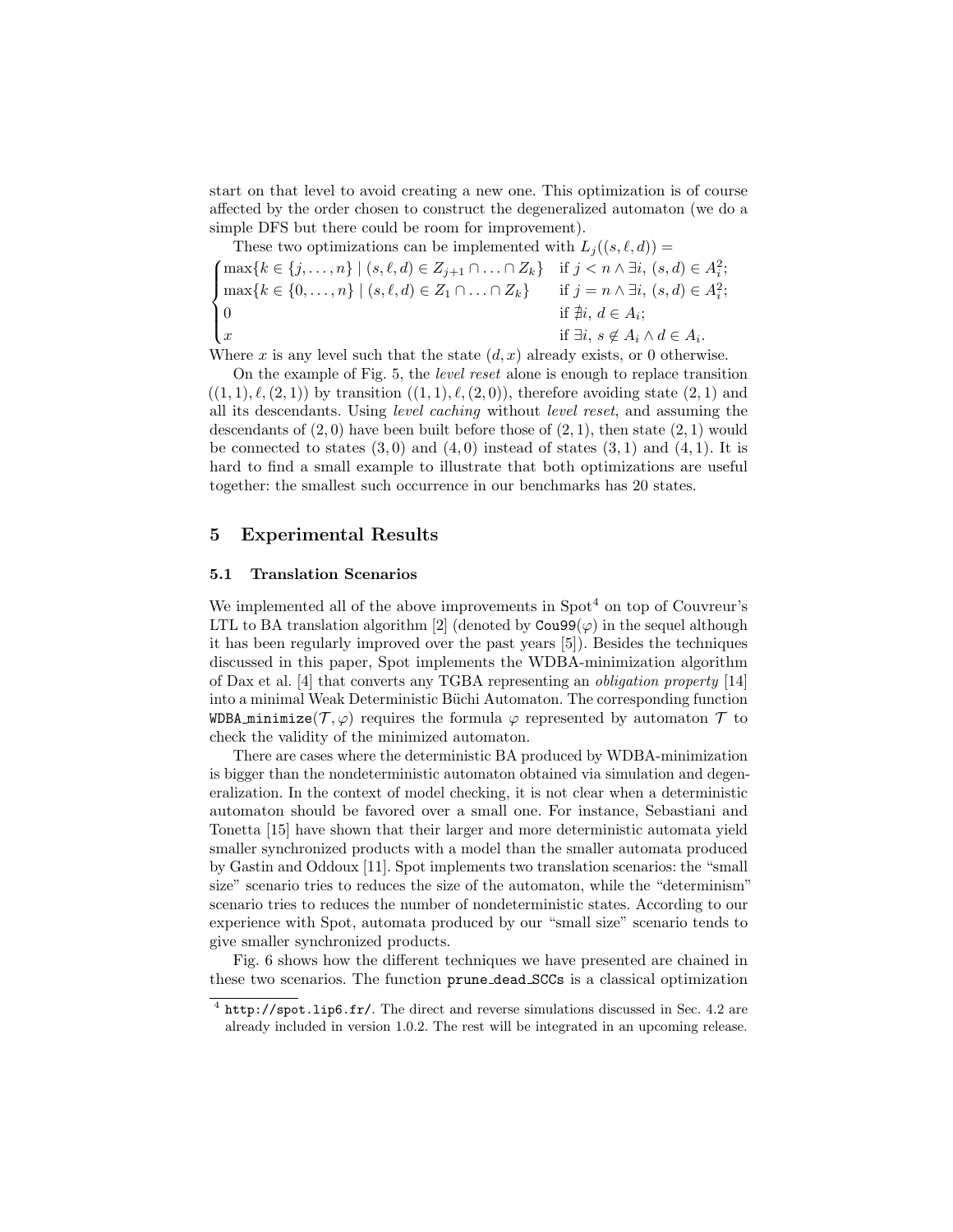|                  | "small size" scenario                                                                                                                                                                                                                                                                                                                                                                                                                                                                                           | "determinism" scenario                                                                                                                                                                                                                                                                                                                                                                                                                                                                                                                    |
|------------------|-----------------------------------------------------------------------------------------------------------------------------------------------------------------------------------------------------------------------------------------------------------------------------------------------------------------------------------------------------------------------------------------------------------------------------------------------------------------------------------------------------------------|-------------------------------------------------------------------------------------------------------------------------------------------------------------------------------------------------------------------------------------------------------------------------------------------------------------------------------------------------------------------------------------------------------------------------------------------------------------------------------------------------------------------------------------------|
|                  | $\varphi', \{\xi_1, , \xi_n\} \leftarrow \text{sup}(\varphi)$<br>$\mathcal{T} \leftarrow \texttt{Cou99}(\varphi')$                                                                                                                                                                                                                                                                                                                                                                                              | $\varphi', \{\xi_1, , \xi_n\} \leftarrow \text{sup}(\varphi)$<br>$\mathcal{T}' \leftarrow \texttt{Cou99}(\varphi')$<br>$\mathcal{T} \leftarrow \texttt{WDBA\_minimize}(\mathcal{T}', \varphi')$<br>if $\mathcal T$ could not be built:                                                                                                                                                                                                                                                                                                    |
| composition      | (S) $\mathcal{T} \leftarrow$ iter_simulations( $\mathcal{T}$ )<br>$\mathcal{T} \leftarrow \texttt{reduce\_skel}(\mathcal{T}, \{\xi_1, , \xi_n\})$<br>for $\xi \in {\xi_1, , \xi_n}$ do:<br>$\mathcal{T}_{\varepsilon} \leftarrow \text{Cou99}(\varepsilon)$<br>(S) $\mathcal{T}_{\xi} \leftarrow \texttt{iter\_simulations}(\mathcal{T}_{\xi})$<br>$\mathcal{T}_{\xi} \leftarrow$ make_suspendable $(\mathcal{T}_{\xi}, [\xi])$<br>$\mathcal{T} \leftarrow \texttt{product}(\mathcal{T},\mathcal{T}_{\xi})$     | (S) $\mathcal{T} \leftarrow \texttt{iter\_simulations}(\mathcal{T}')$<br>$\mathcal{T} \leftarrow \texttt{reduce\_skel}(\mathcal{T}, \{\xi_1, , \xi_n\})$<br>for $\xi \in {\xi_1, , \xi_n}$ do:<br>$\mathcal{T}_{\varepsilon} \leftarrow \text{Cou99}(\varepsilon)$<br>(S) $\mathcal{T}_{\varepsilon} \leftarrow \texttt{iter\_simulations}(\mathcal{T}_{\varepsilon})$<br>$\mathcal{T}_{\xi} \leftarrow$ make_suspendable $(\mathcal{T}_{\xi}, [\xi])$<br>$\mathcal{T} \leftarrow \text{product}(\mathcal{T}, \mathcal{T}_{\varepsilon})$ |
| post-processings | $\mathcal{T} \leftarrow$ prune_dead_SCCs $(\mathcal{T})$<br>(A) $\mathcal{T} \leftarrow$ acc_simplify( $\mathcal{T}$ )<br>$\mathcal{T}_1 \leftarrow \texttt{WDBA-minimize}(\mathcal{T}, \varphi)$<br>(S) $\mathcal{T} \leftarrow$ iter_simulations( $\mathcal{T}$ )<br>(D) $\mathcal{T} \leftarrow$ degeneralize( $\mathcal{T}$ )<br>(B) $\mathcal{T} \leftarrow$ iter_simulations( $\mathcal{T}$ )<br>if $\mathcal{T}_1$ could be built:<br>return smallest $(\mathcal{T},\mathcal{T}_1)$<br>return ${\cal T}$ | $\mathcal{T} \leftarrow$ prune_dead_SCCs $(\mathcal{T})$<br>(A) $\mathcal{T} \leftarrow$ acc_simplify( $\mathcal{T}$ )<br>$\mathcal{T}_1 \leftarrow \texttt{WDBA-minimize}(\mathcal{T}, \varphi)$<br>if $\mathcal{T}_1$ could be built:<br>return $\mathcal{T}_1$<br>(S) $\mathcal{T} \leftarrow$ iter_simulations( $\mathcal{T}$ )<br>$(D)$ $\mathcal{T} \leftarrow$ degeneralize $(\mathcal{T})$<br>(B) $\mathcal{T} \leftarrow$ iter_simulations( $\mathcal{T}$ )<br>return ${\cal T}$                                                 |

Fig. 6: Two translation scenarios that use compositional suspension (denoted "Comp" in the sequel) to produce a BA. Automata are stored as TGBA even when they represent BA. The scenarios without compositional suspension (denoted as "Cou99") arise by replacing all the composition lines by  $\mathcal{T} \leftarrow \text{Cou99}(\varphi)$ . To produce a TGBA instead of a BA, we omit lines (D) and (B).

that removes states that may not reach an accepting SCC. susp, reduce skel, make suspendable correspond to operations defined in Sec. 3.2. We will use keys  $(S), (A), (D), (B)$  to denote lines that are enabled or disabled in our experiments. For acceptance simplification (A) and degeneralization (D), we write (a) and (d) to indicate that old definitions are used. For instance "Cou99 (a)" means that Spot's implementation of Couvreur's translation was used to translate the formulae, and that the only post-processings performed were prune dead SCCs, the old version of acc simplify, and WDBA-minimization when applicable; especially, no simulation-based reduction or degeneralization was performed.

We note that suspendable formulae are not obligation properties, so the presence of a suspendable subformulae prevents the application of WDBAminimization except in pathological cases.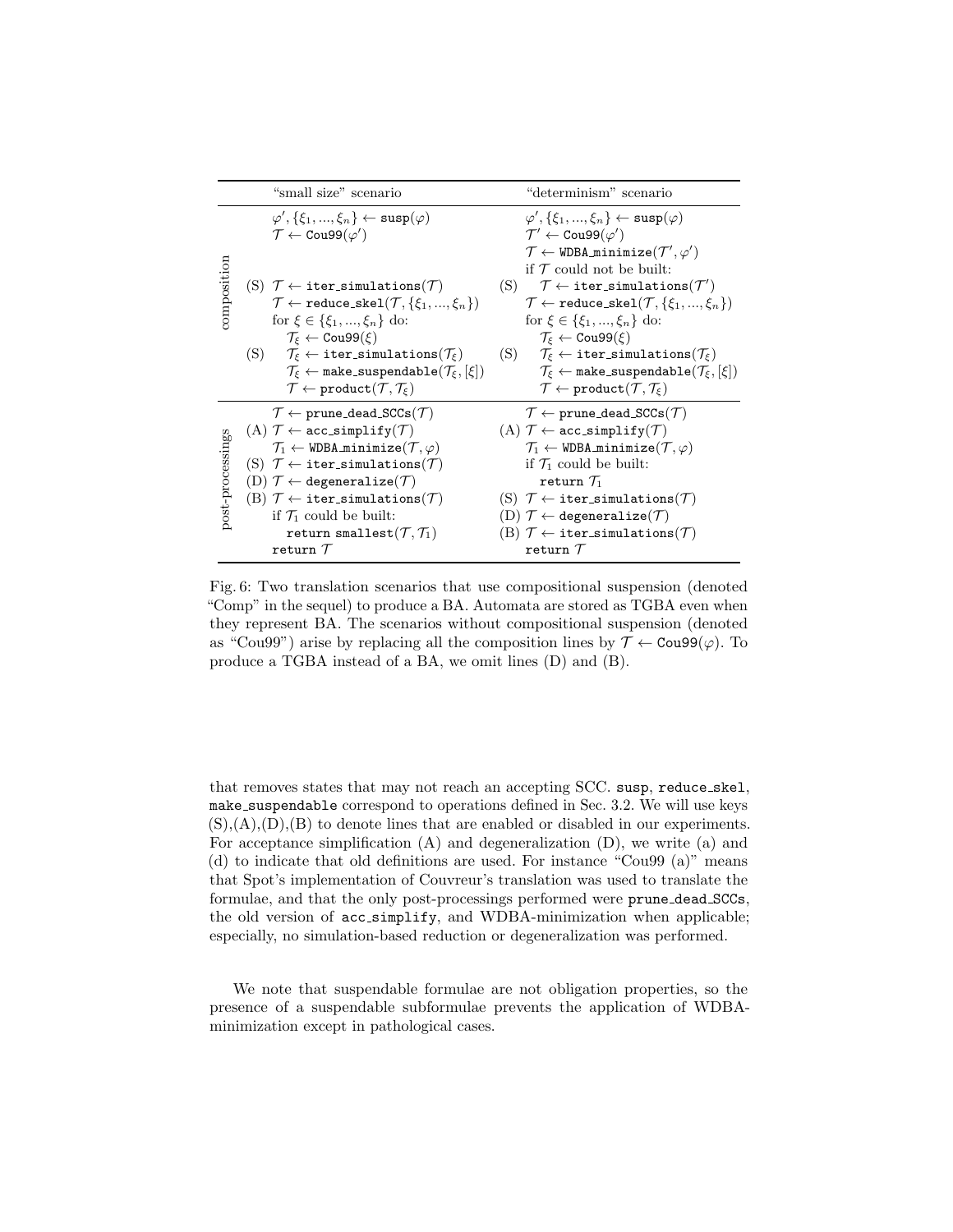|                                                    |              |                                  |                 |                  |      | "small size" scenario            |                  |     |         | "determinism" scenario<br>nA time |      |                                  |   |                        |    |                |
|----------------------------------------------------|--------------|----------------------------------|-----------------|------------------|------|----------------------------------|------------------|-----|---------|-----------------------------------|------|----------------------------------|---|------------------------|----|----------------|
|                                                    |              |                                  |                 |                  | Q    | $ \delta $                       | $\left F\right $ | ns  | nA      | time                              | Q    | $ \delta $                       | F | $\mathbf{n}\mathbf{s}$ |    |                |
| formulae<br>℧<br>184<br>known.ltl:<br>$\mathbf{m}$ |              | $\prec^1$<br>$\overline{2}$<br>3 | Cou $99(a)$     |                  | 672  | 10921 198                        |                  | 113 | 49      | 7.09                              | 676  | 10805 198                        |   | 105                    | 45 | 7.13           |
|                                                    | $\mathbf m$  |                                  | Cou $99(A)$     |                  | 672  | 10921 195                        |                  | 113 | 49      | 7.24                              | 676  | 10805 195                        |   | 105                    | 45 | 7.38           |
|                                                    |              |                                  | Cou $99(AS)$    |                  | 636  | 9848 195                         |                  | 88  | 50      | 7.50                              | 641  | 9958 195                         |   | 82                     | 45 | 7.34           |
|                                                    |              | 4                                | Comp(AS)        |                  | 636  | 9838 195                         |                  | 85  | 50      | 7.63                              | 644  | 9968 195                         |   | 79                     | 45 | 7.53           |
|                                                    |              | 5                                | Cou $99$ (ad)   |                  | 717  | 11653 184                        |                  | 124 | 49      | 6.93                              | 721  | 11537 184                        |   | 116                    | 45 | 6.84           |
|                                                    |              | 6                                | Cou $99(Ad)$    |                  | 717  | 11653 184                        |                  | 124 | 49      | 6.94                              | 721  | 11537 184                        |   | 116                    | 45 | 6.97           |
|                                                    | ⋖            | $\overline{7}$                   | Cou $99(ASd)$   |                  | 678  | 10511 184                        |                  | 97  | 50      | 7.28                              | 683  | 10621 184                        |   | 91                     | 45 | 7.02           |
|                                                    |              | 8                                | Cou $99(ASD)$   |                  | 675  | 10463 184                        |                  | 97  | 50      | 7.35                              | 680  | 10573 184                        |   | 91                     | 45 | 7.08           |
|                                                    |              | 9                                |                 | Cou99 (ASDB)     | 673  | 10362 184                        |                  | 95  | 49      | 7.50                              | 678  | 10472 184                        |   | 89                     | 44 | 7.14           |
|                                                    |              |                                  |                 | 10 Comp (ASDB)   | 673  | 10352 184                        |                  | 92  | 49      | 7.56                              | 687  | 10530 184                        |   | 86                     | 44 | 7.32           |
|                                                    | $\preceq^1$  |                                  | Cou $99(a)$     |                  | 749  | 116312 361                       |                  | 324 | 92      | 6.81                              | 749  | 116312 361                       |   | 324                    | 92 | 6.83           |
|                                                    | $\mathbf{m}$ | $\overline{2}$                   | Cou $99(A)$     |                  | 743  | 115104 357                       |                  | 319 | 90      | 8.89                              | 743  | 115104 357                       |   | 319                    | 90 | 8.94           |
|                                                    | ぴ            | 3                                | Cou $99(AS)$    |                  | 618  | 84603 355                        |                  | 237 | 86      | 10.42                             | 618  | 84603 355                        |   | 237                    | 86 | 10.36          |
| formulae                                           |              | 4                                | Comp(AS)        |                  | 617  | 83875 355                        |                  | 225 | 87      | 7.51                              | 647  | 90771 355                        |   | 195                    | 69 | 7.84           |
| 100                                                |              | 5                                | $Cou99$ (ad)    |                  | 2030 | 299376 100                       |                  | 776 | 92      | 7.75                              | 2030 | 299376 100                       |   | 776                    | 92 | 7.76           |
|                                                    |              | 6                                | Cou $99(Ad)$    |                  | 2018 | 296904 100                       |                  | 765 | 90      | 8.50                              | 2018 | 296904 100                       |   | 765                    | 90 | 8.55           |
|                                                    | $\prec$      | $\overline{7}$                   | Cou $99(ASd)$   |                  | 1700 | 212984 100                       |                  | 549 | 86      | 10.04                             | 1700 | 212984 100                       |   | 549                    | 86 | 9.92           |
|                                                    | $\mathbf{m}$ | 8                                | Cou99 (ASD)     |                  | 1565 | 193157 100                       |                  | 493 | 86      | 9.99                              | 1565 | 193157 100                       |   | 493                    | 86 | 9.90           |
|                                                    |              | 9                                |                 | $Cou99$ $(ASDB)$ | 1525 | 188873 100                       |                  | 435 | 86      | 11.32                             | 1525 | 188873 100                       |   | 435                    | 86 | 11.41          |
| weak3.1t1:                                         |              |                                  |                 | 10 Comp (ASDB)   | 1530 | 188939 100                       |                  | 424 | 87      | 8.48                              | 1588 | 201611 100                       |   | 387                    | 69 | 8.51           |
| strong2.1t1: 100 formulae<br>Щ<br>U<br>മ           | ∢            | 1                                | Cou $99(a)$     |                  |      | 6237 3524004 261 4633 100        |                  |     |         | 82.32                             |      | 6237 3524004 261 4633 100        |   |                        |    | 82.65          |
|                                                    |              | $\overline{2}$                   | Cou $99(A)$     |                  |      | 6183 3485348 257 4583 100 151.17 |                  |     |         |                                   |      | 6183 3485348 257 4583 100 151.49 |   |                        |    |                |
|                                                    |              | 3                                | Cou $99(AS)$    |                  | 1900 | 508972 255                       |                  |     |         | 879 100 178.43                    | 1900 | 508972 255                       |   |                        |    | 879 100 178.68 |
|                                                    |              | 4                                | Comp(AS)        |                  | 1731 | 434812 255                       |                  |     | 703 100 | 50.41                             | 1801 | 464412 255                       |   | 675 100                |    | 46.80          |
|                                                    |              | 5                                | $Cou99$ (ad)    |                  |      | 8207 3928868 100 5379 100 114.24 |                  |     |         |                                   |      | 8207 3928868 100 5379 100 114.38 |   |                        |    |                |
|                                                    |              | 6                                | Cou $99(Ad)$    |                  |      | 8083 3876308 100 5290 100 151.76 |                  |     |         |                                   |      | 8083 3876308 100 5290 100 151.57 |   |                        |    |                |
|                                                    |              | 7                                | Cou $99(ASd)$   |                  | 3488 | 782324 100 1368 100 178.83       |                  |     |         |                                   | 3488 | 782324 100 1368 100 178.73       |   |                        |    |                |
|                                                    |              | 8                                | $Cou99$ $(ASD)$ |                  | 3330 | 745280 100 1292 100 177.44       |                  |     |         |                                   | 3330 | 745280 100 1292 100 178.14       |   |                        |    |                |
|                                                    |              | 9                                |                 | $Cou99$ $(ASDB)$ | 3259 | 727416 100 1211 100 181.43       |                  |     |         |                                   | 3259 | 727416 100 1211 100 182.34       |   |                        |    |                |
|                                                    |              |                                  |                 | 10 Comp (ASDB)   | 3091 | 668768 100 1039 100              |                  |     |         | 53.92                             | 3201 | 713152 100 991 100               |   |                        |    | 49.98          |
|                                                    |              |                                  | 11 1t13ba       |                  |      | 5389 2473408 100 5041 100        |                  |     |         | 2.38                              |      | 8660 2281988 100 4515 100        |   |                        |    | 4.77           |
|                                                    |              |                                  | 12 1t13ba susp. |                  |      | 5298 2458372 100 4950 100        |                  |     |         | 2.38                              |      | 5418 1424964 100 2409 100        |   |                        |    | 2.56           |

Table 1: Results for selected combinations of the presented techniques. Numbers are accumulated over all translated formulae. Smaller numbers are better everywhere. Keys  $A/a$ ,  $S$ ,  $D/d$ ,  $B$  indicate when the corresponding lines of Fig. 6 have been enabled a/d respectively denote the original acceptance simplification and degeneralization while A/D apply the definitions from this paper.

#### 5.2 Experiments

Table 1 presents results of selected combinations of the presented techniques applied according to the two scenarios to three different sets of formulae.<sup>5</sup> For each configuration, scenario, and set of formulae we show the cumulative size of the automata produced for formulae in the set, namely numbers of states, transitions, acceptance sets, nondeterministic states (ns.), and nondeterministic automata (nd.). We also provide total translation time.

known.ltl contains 92 formulae and their negation, collected from the literature [7, 16, 8]. 122 of these 184 formulae describe obligation properties, for which WDBA minimization computes a minimal deterministic automaton during the

 $^5$  More measures and details at  ${\tt http://www.lrde.epita.fr/~adl/spin13/.}$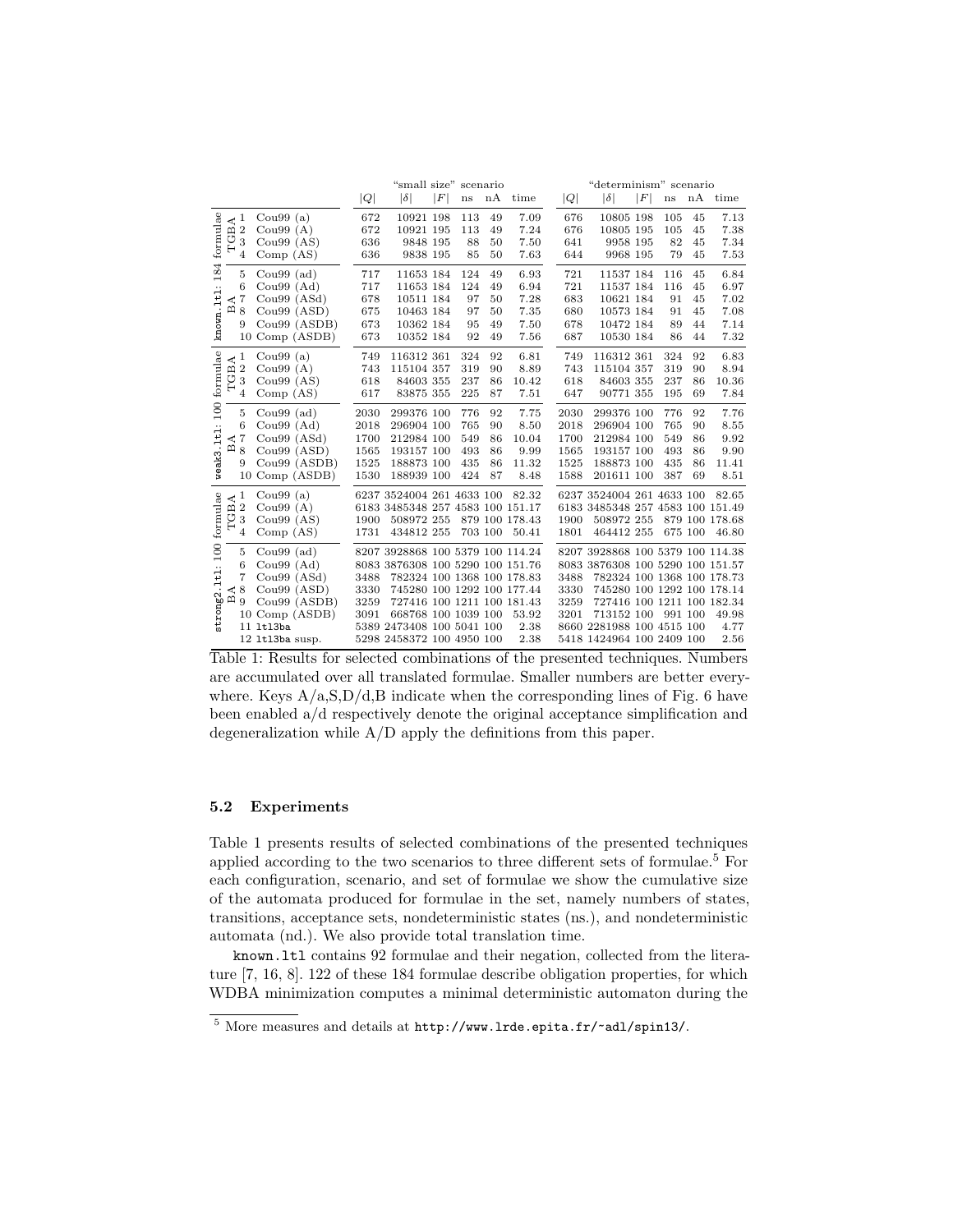post-processing. Only 14 formulae of the set require more than one acceptance set for the translation. The potential for improvement on this set is very thin.

weak3.ltl contains 100 formulae combined with a weak fairness hypothesis. Formulae have the form  $\varphi_i \wedge \mathsf{GF} a \wedge \mathsf{GF} b \wedge \mathsf{GF} c$  where  $\varphi_i$  is a random LTL formula with a syntax tree of 15..20 nodes, using up to 6 atomic propositions. The fairness hypothesis  $GFa \wedge GFb \wedge GF$  is a single suspendable subformula which can be translated to a one-state deterministic TGBA.

strong2.ltl contains 100 formulae combined with a strong fairness hypothesis. Formulae have the form  $\varphi_i \wedge (\mathsf{GF}a \to \mathsf{GF}b) \wedge (\mathsf{GF}c \to \mathsf{GF}d)$  where  $\varphi_i$  are the same as in the previous set.

For each formula set, the table can be read vertically to see the incremental effect of improvements presented in Sec. 4 on translations "Cou99". The difference between lines 1 and 2 shows that our acceptance simplification improvement is rather small: situations such as the one depicted by Fig. 2 are rare. Applying simulations to move from line 2 to 3 shows a much greater improvement, both in term of states and determinism. Analogous conclusions can be made by comparing lines 5, 6, and 7 where original determinization is additionally applied to get BA. The effect of the new degeneralization defined in Sec. 4.3) is very limited on known.ltl because most of the BA comes directly out of the WDBA minimization function. It is much clearer in the other two sets of formulae. Application of a final simulation on the BA (line 9) saves a few more states.

The table also includes a compositional suspension with all other improvements. Its results on known.ltl are not very relevant as only 18 formulae of this set contain at least some suspendable subformula. The results are more interesting on the other two sets. As suspendable subformula  $GFa \wedge GFo \wedge GFc$ of each formula in weak3.ltl translates only to a one-state TGBA, one cannot expect improvements in automata size. The improvement here comes from the fact that the one-state TGBA is deterministic and compositional approach allows to apply WDBA minimization to skeletons (note that it cannot be applied to the full formulae as fairness breaks obligation property). In many cases, we get a deterministic skeleton and composition with a deterministic TGBA results into a deterministic TGBA. To sum up, compositional suspension used in "deterministic" scenario produces substantially more deterministic automata (both TGBA and BA) than any other translation. The situation regarding automata size is different for strong 2.1tl as  $\mathsf{G}F_a \to \mathsf{G}F_b$  \  $\land$   $(\mathsf{G}F_c \to \mathsf{G}F_d)$  is a suspendable formulae that translates into a nondeterministic TGBA with 5 states. As the TGBA is relatively big, compositional suspension brings a nice reduction of automata size and also an interesting speedup (again, for both TGBA and BA).

The table also presents the 1t13ba [1] results on strong2.1tl. 1t13ba improves ltl2ba [11] in several ways including the original suspension technique (see Sec. 3.1) and application of direct simulation on the final BA (but not before). We run 1t13ba with options  $-S$  -A to enable the direct simulation and disable the suspension and with option -S to enable both. Moreover, in the "deterministic" scenario we add the option -M leading to more deterministic automata. The lines 11 and 12 illustrate the gain that could be expected from the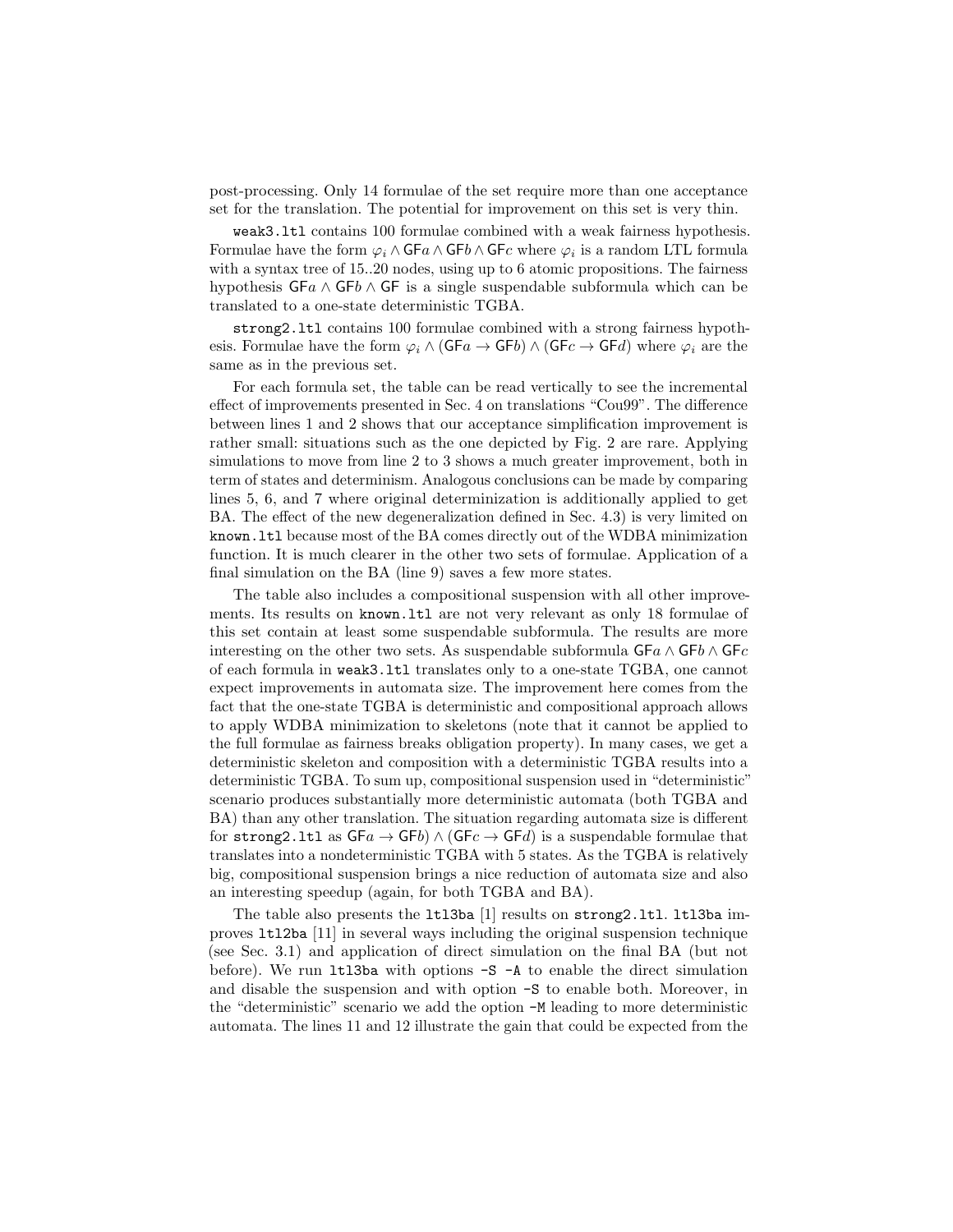on-the-fly suspension [1] implemented in ltl3ba. It can be compared to the gain of compositional suspension from Sec. 3: the reduction between lines 11 and 12 should be compared to the reduction between lines 9 and 10.

# 6 Conclusion

We have presented four techniques to improve LTL-to-Büchi translators.

The compositional suspension improves the translations of suspendable subformulae (such as fairness constraints) and is especially effective in the case where the suspendable subformulae are expressed with automata of more than one state: in that case we avoid synchronizing the suspendable subformulae in non-accepting SCCs of the resulting automaton. The technique can accommodate any translator, by replacing the suspendable subformulae by fresh atomic propositions.

The other three contributions are improvements to the post-processings performed on the translated automaton. The SCC-based acceptance simplifications is an improvement over the transitional acceptance simplifications used in GBA. Its effect is limited as the forms of automata it attempts to simplify are not frequent in our benchmarks. Our simulation-based reductions build upon the existing direct and reverse simulations, but have been adapted to generalized acceptance sets, and implemented in a way that can be used to improve the determinism of the reduced automaton. Finally, we have shown that the degeneralization procedure could also benefit from the knowledge of the accepting SCCs.

In our experiments, we managed to reduce automata by a few states even on set of simple formulae (known.ltl) where years of developments have left only a little room for improvement. The bigger reduction were clearly achieved on formulae using strong fairness hypotheses (strong2.ltl).

Along the way, we pointed a couple of opportunities for further improvements. For instance in the degeneralization, and as far as we know, nobody has ever studied the selection of a suitable ordering (maybe SCC-based), or the selection of the best initial level. Our simulation currently suffers from the fact that Fig.  $4(a)$  cannot be reduced to Fig.  $4(c)$ . Since suspendable subformulae are best translated separately, maybe we could consider other class of subformulae to translate separately (e.g., obligation properties are appealing since we already know how to construct a minimal WDBA from them).

# References

- [1] T. Babiak, M. Křetínský, V. Řehák, and J. Strejček. LTL to Büchi automata translation: Fast and more deterministic. In TACAS'12, vol. 7214 of LNCS, pages 95–109. Springer, 2012.
- [2] J.-M. Couvreur. On-the-fly verification of temporal logic. In FM'99, vol. 1708 of LNCS, pages 253–271. Springer, 1999.
- [3] M. Daniele, F. Giunchiglia, and M. Y. Vardi. Improved automata generation for linear temporal logic. In CAV'99, vol. 1633 of LNCS, pages 249–260. Springer, 1999.